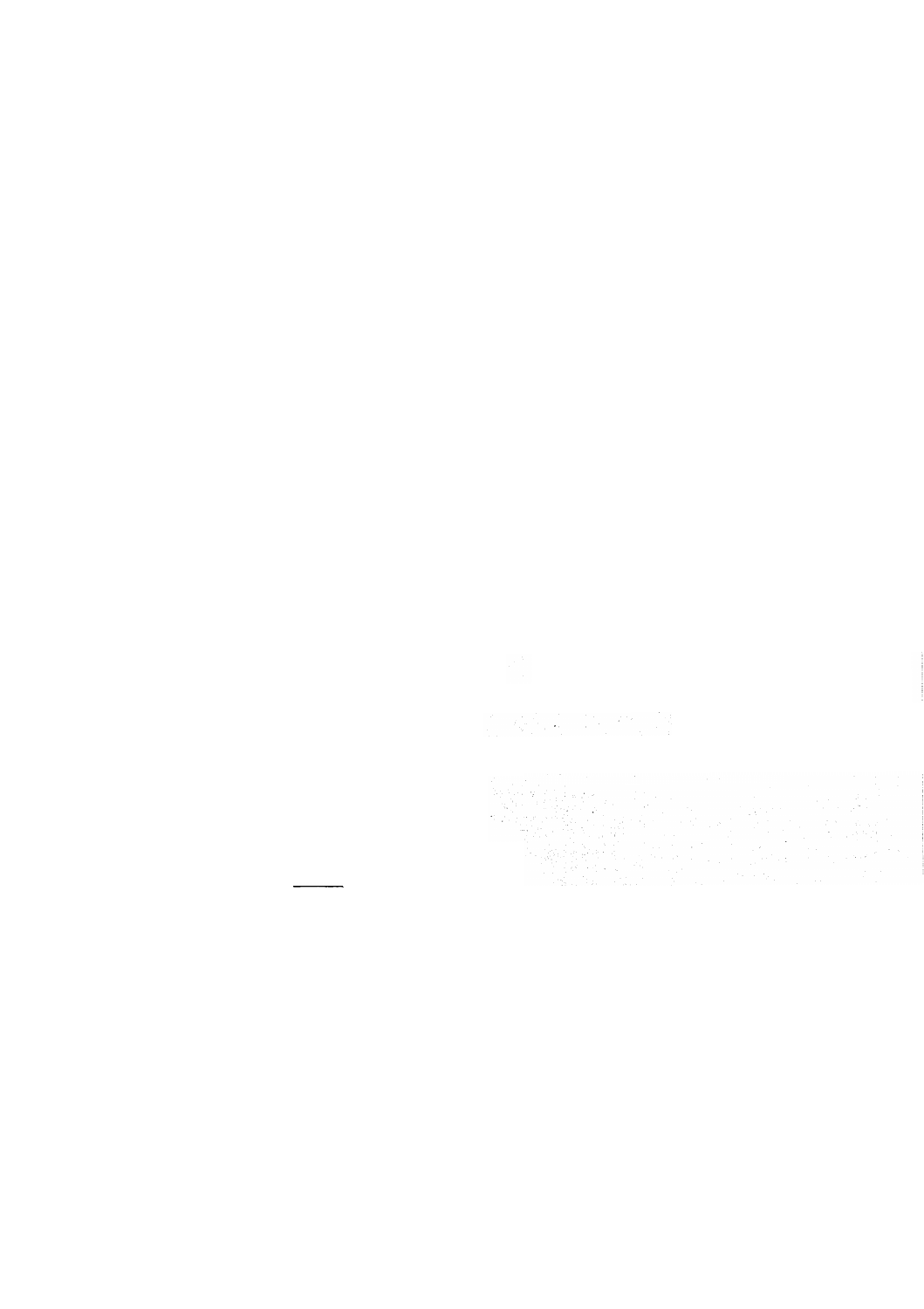# **UNIT 5 AN INTRODUCTION TO PARTIAL DIFFERENTIAL EQUATIONS**

#### **Structure**

- 5.1 Introduction **Objectives**
- **5.2** Functions of More Than One Variable

Limits and Continuity Partial Differentiation Differentiability

5.3 Partial Differential Equations

Classification of PDEs What is a Solution of a PDE ?

<sup>1</sup>5.4 Summary

I

5.5 Terminal Questions

5.6 Solutions and Answers

## **5.1 INTRODUCTION**

In Block 1, you have studied ordinary differential equations (ODEs) and learnt various methods of solving them. You have also obtained some understanding of the process of mathematical modelling and used it to solve some simple real-life problems pertaining to physics.

As you have studied in Unit 1 of Block 1, PDEs arise in connection with various physical problems when the functions involved depend on two or more variables. Recall that, in the study of ODEs, we had asked you to go through calculus. So while modelling physical systems with ODEs, you were in a position to verify that the function of one variable occurring in any **ODE** was continuous and **differentiable** in the domain under consideration.

However, the real world around us throws up an astounding variety of probleins which cannot be solved with the knowledge of **ODEs alone**. For example, suppose a sitar string is plucked at some point. What is the ensuing sound **?** Any **sitarist** will tell you that the sound depends (among other things) upon where the string is plucked. Now if you want to model the motion of the sitar string, you cannot use the techniques you have studied in Block 1. Similarly, if you heat a casting in a furnace and **want to** know its temperature distribution at a given time, you need to look for new methods;

In order to solve such real-world problems, we need to study **partial** differential equations. This unit being the first in our study  $\sigma$  PDEs, we shall discuss some basic concepts related to them.

You ought to know similar concepts about functions of more than one variable before you go on to study PDEs. Therefore, we begin this unit by defining a function of more than one variable, and explaining the concepts of limits, continuity-and differentiability for such Functions. You will also learn about partial differentiation in this connection. Then, if you wish to go into greater details about these concepts, you may refer to Units 1 to 8 of Blocks 1 and 2 of MTE-07, the mathematics course entitled 'Advanced Calculus'.

Once you have learnt these basic concepts, we will introduce you to PDEs, You will see how PDEs arise in physical problems, and learn to classify them in various ways as you did for ODEs. You will also learn what is meant by the solution of a **PDE.** 

Having become familiar with these concepts, you will be able to solve PDEs arising in ms problems of physical interest. This forms the subject of Unit 6,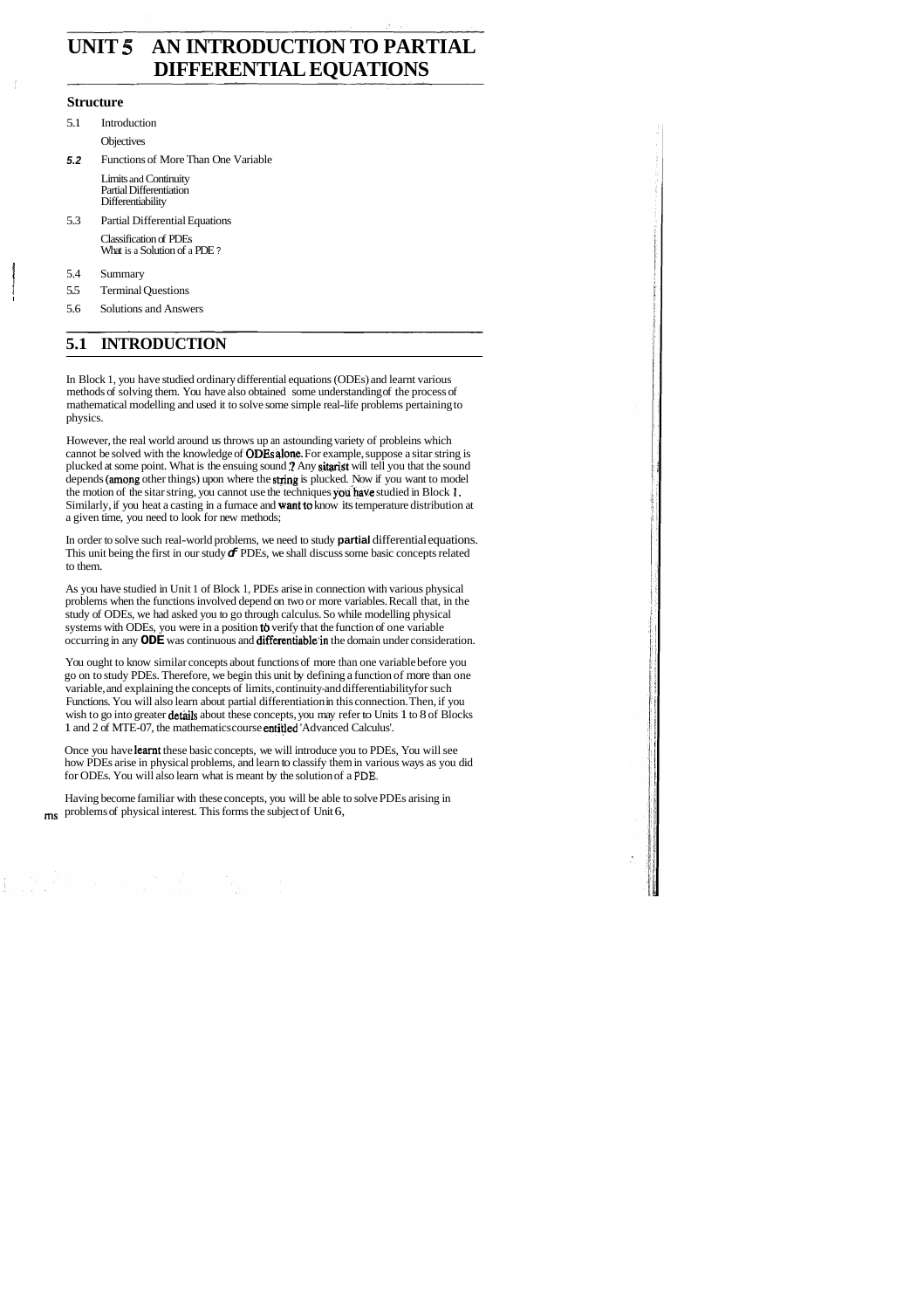After studying this unit, you should be able to:

- verify that a function of more than one variable is continuous and differentiable ' ◈
	- compute the first and hipher order **partial** derivatives of a function of several variables

So far in this course you have studied differential equations involving functions of one variable. However, many physical quantities depend on several variables. For example, Fig. 5.1 shows the temperature distribution over India on a particular day of summer. The solid lines join up places where the surface temperature was the same at that time. These lines are called isotherms. You must have seen such pictures shown sometimes in the weather report televised every night in the national newscast. Now suppose we set up a coordinate system with New Delhi as the origin and take the **x,** y-axes in the East and the North directions, respectively. Then each place in India can be represented by its coordinates (x, y). So the variable T representing the temperature at any place at a given instant is a function of two variables x and y, i.e.,  $T \equiv T(x, y)$ .

classify partial differential equations by way of order and degree, linearity/nonlinearity, homogeneity/nonhomogeneity

werify that a function is a solution of a given PDE.

### **5.2 FUNCTIONS OF MORE THAN ONE VARIABLE**

**Remember that the surface of the earth is not planar, and so this example holds only for a small area on the surface of the earth. We cannot represent the temperature** 

**distribution over large areas (for instqnce, aver the area of China or USA)** by such a function  $T(x, y)$ .

**Fig. 5.1 bas been reproduced from Agroclirnatlc Atlas of Indln (1986), courtesy India Meteorological Department.** 

Now suppose we have a record of temperature distribution over India at different hours of a day. On how **many** variables would T depend? In this case T will be a function of x, y and *t,*  i.e.,  $T \equiv T(x, y, t)$  where *t* represents the variable time. Once again you can represent  $T(x, y, t)$  with the help of isotherms. But now the isotherms will keep changing with time; in this. case, the solid lines of Fig. 5.1 would keep wiggling.

**Can** you now think of some **more** examples of functions of more than one variable? **Remember,** you have read about such functions in Unit 2 (Sec. 2.3) of the course Mathematical Methods in Physics-I (PHE-04). You may like to jot down in the margin, some more *examples* of such functions before you study further.

#### $\mathbf 6$

<u> 1960 - Jan Samman, markazi</u>

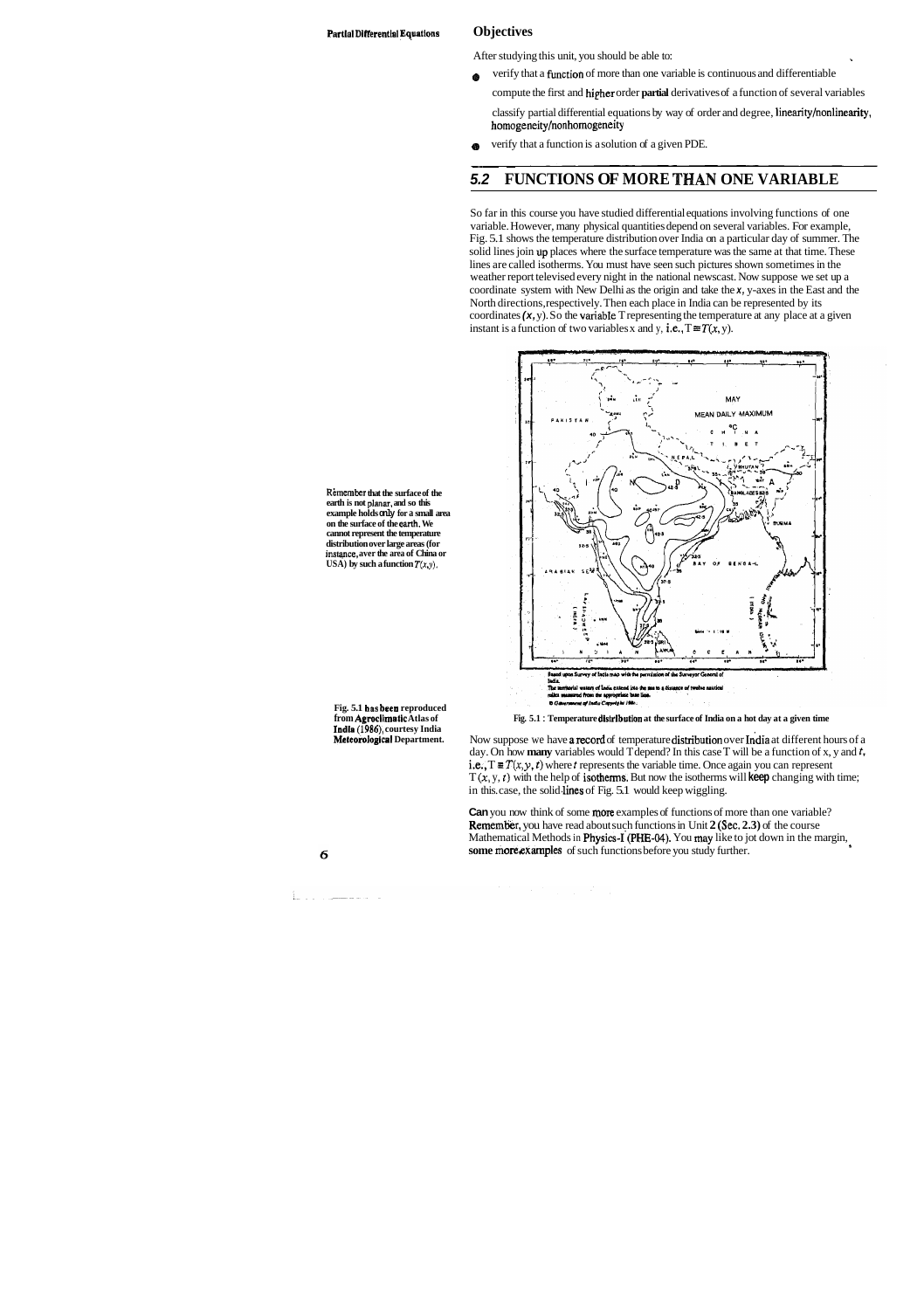Our basic purpose in this block is to set up and solve differential equations involving one or .more derivatives of functions of several variables, which are 'continuous and differentiable over a given domain. Therefore, before studying such DEs you should **know** certain mgthematical concepts, such as the limits and continuity, partial derivatives and differentiability of such functions.

### **5.2.1 Limits and Continuity**

In the calculus course you have studied the concepts of limit and continuity 0f.a real-valued function of one variable. Let us now extend these concepts to functions of more **than** one variable. We will first consider a function of two variables and understand what is meant by its limit.

Suppose  $f(x, y)$  is a real single valued function of  $x$  and  $y$ . L is said to be the limit off  $(x, y)$ . as the point  $(x, y)$  approa'ches  $(x_0, y_0)$ , if  $f(x, y)$  approaches the value L, as  $(x, y)$  approaches  $(x_0, y_0)$ . It is written as

Now  $(x, y)$  can approach  $(x_0, y_0)$  along any one of an infinite number of curves passing through  $(x_0, y_0)$ . The limit (L) of a function  $f(x, y)$  is said to exist, only if the function always approaches the value L, irrespective of the curve along which  $(x, y)$  approaches  $(x_0, y_0)$ . Thus intuitively, we can say that L is the limit of  $f(x, y)$  as  $(x, y)$  approaches  $(x_0, y_0)$ , if  $f(x, y)$  is as close to L as we wish whenever  $(x, y)$  is close enough to  $(x_0, y_0)$ . You may like to study Fig. 5.2 which shows the geometric interpretation of this limit.

$$
\lim_{(x, y) \to (x_0, y_0)} f(x, y) = L \tag{5.1}
$$

numbers **as**  $(x, y)$  approaches  $(x_0, y_0)$  along different lines (curves) through  $(x_0, y_0)$ . This idea can be extended to functions of more than two variables.

This concept can be extended to functions of three or. more variables. For instance, intuitively  $\bar{L}$  is the limit of  $f(x, y, z)$  as  $(x, y, z)$  approaches  $(x_0, y_0, z_0)$  if  $f(x, y, z)$  is as close to L as we wish whenever  $(x, y, z)$  is close enough to  $(x_0, y_0, z_0)$ . It is not **possible** to represent this limit pictorially because that would require four dimensions.

- A natural question follows: When can we say that the limit of a function f does not exist? Let us find the answer. Let f be a function of two variables and let  $\lim_{x \to a} f(x, y) = L$ . Then  $(x, y) \rightarrow (x_0, y_0)$ 

the concept of the limit as explained **above** implies that  $f(x, y)$  must approach L as  $(x, y)$ approaches  $(x_0, y_0)$  along each line (or curve) through  $(x_0, y_0)$ . Thus, to show that lim  $f(x, y) = L$  **does** not exist, it is enough to show that  $f(x, y)$  approaches different  $(x, y) \rightarrow (x_0, y_0)$ 

> **Note that the limits**   $\lim_{x \to x_0} \left( \lim_{y \to y_0} \mathbf{f}(x, y) \right)$ **and**  lim  $\lim f(x, y)$  $y \rightarrow y_0$  $x \rightarrow xy$

**termed the repeated llmits are not**  the same as  $\lim_{(x, y) \to (x_0, y_0)} f(x, y)$ 

is called the **simultaneous** limit. For **a more detailed study in this regard you may like to go through Block 2 of MTE-07 (Advanced Calculus).** 



*/* A rigorous mathematical treatment of these concepts is given in an appendix to this unit. You should go through its contents to understand the mathematical basis of these ideas. However, you will not be examined on the material presented in the appendix.

ILET US NOT CONSIDER A LET US NOW CONSIDER A PART AND RESIDENCE IN LET US OF A LET US OF A LET US OF A LET US OF A LET US OF A LET US OF A LET US OF A LET US OF A LET US OF A LET US OF A LET US OF A LET US OF A LET US OF A

I

#### <sup>I</sup>**Example 1**

However, you will not be examined on the  
Let us now consider an example to illustrate  
**Example 1**  
a) Evaluate 
$$
\lim_{(x, y) \to (-1, 2)} \frac{x^3 + y^3}{x^2 + y^2}
$$

Solution

Using the results given in **Eq.** (A.l) of the appendix, we have

 $\lim x = -1$  and  $\lim y = 2^{t}$  $(x, y) \rightarrow (-1, 2)$   $(x, y) \rightarrow (-1, 2)$  , .

Using **the** product formula [ **(Eq.** (A. 3) of the appendix)], we get^:

$$
\lim_{(x, y) \to (-1, 2)} x^3 = -1 \text{ and } \lim_{(x, y) \to (-1, 2)} y^3 = 8
$$
  

$$
\lim_{(x, y) \to (-1, 2)} x^2 = 1 \text{ and } \lim_{(x, y) \to (-1, 2)} y^2 = 4
$$

, **An' Introduction to Partial Differential Equations** 

I

 $\cdot$  |

#### **Recall that a function of one variable** is defined as follows:

<sup>I</sup>**If A and B are two sets, a function f from A to** *B* **is a rule which connects** <sup>I</sup> **every member of A to a unique member of B. The set A is called the**   $domaln$  and  $B$ , the co-domain of  $f$ . **f (x) denotes that unique element of**  *B* **which is associated with the element x to A.** 

**If A and Bare both subsets of the set of real numbers R. then f (x) is called a real-valued function.** 



Fig. 5.2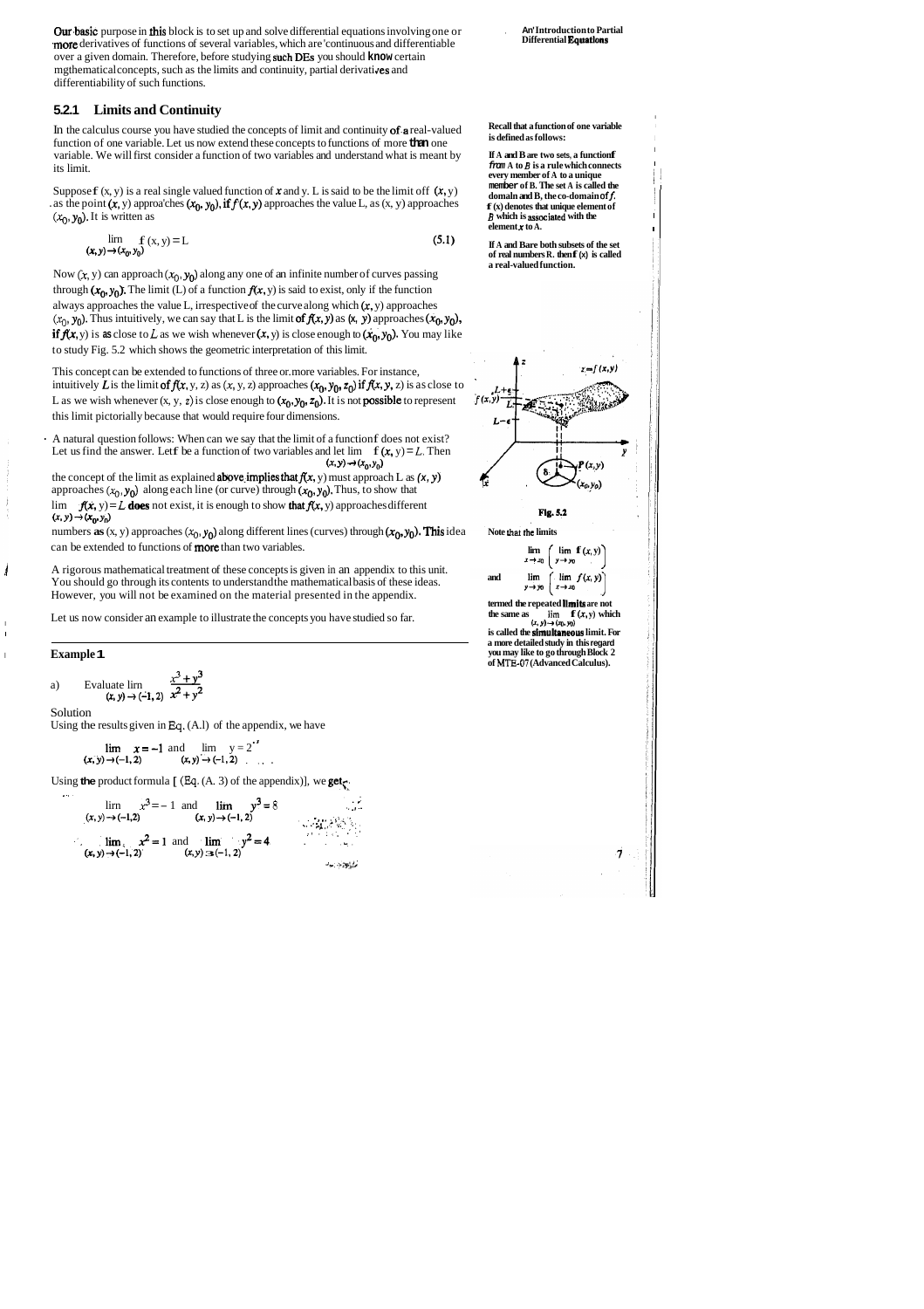**Partial Differential Equations** Combining the sum and quotient formulas'[Eqs.(A. **2** and **4)]** we get

$$
\lim_{(x, y) \to (-1, 2)} \frac{x^3 + y^3}{x^2 + y^2} = \frac{\lim_{(x, y) \to (-1, 2)} x^3 + \lim_{(x, y) \to (-1, 2)} y^3}{\lim_{(x, y) \to (-1, 2)} x^2 + \lim_{(x, y) \to (-1, 2)} y^2} = \frac{-1 + 8}{1 + 4} = \frac{7}{5}
$$
  
b) Evaluate  $\lim_{(x, y, z) \to (2, 1, -1)} \frac{2x^2y - xz^2}{y^2 - xz}$ 

Solution

You can see that

$$
\lim_{(x, y, z) \to (2, 1, -1)} x = 2, \lim_{(x, y, z) \to (2, 1, -1)} y = 1, \lim_{(x, y, z) \to (2, 1, -1)} z = -1
$$

.Using the sum, product and quotient formulas we get

$$
\lim_{(x, y, z) \to (2, 1, -1)} \frac{2x^2y - xz^2}{y^2 - xz} = \frac{2.4.1 - 2(-1)^2}{1^2 + 2.1} = \frac{8 - 2}{3} - 2.
$$

You can see that we can obtain the limits of these functions at a point  $(x_0, y_0)$  or  $(x_0, y_0, z_0)$ effectively by evaluating the value of the function at these points. The only exceptions to this practice will be those functions whose limit does not exist at a point. Let us consider one such function and learn how to find out whether the limit of a function at a point exists or not. **y** You can see that we can obtain the limits of these functions at a point (**x** effectively by evaluating the value of the function at these points. The o this practice will be those functions whose limit does not exist

Solution Let us set  $y = mx$ . Then

$$
\frac{y^2 - x^2}{y^2 + x^2} = \frac{m^2x^2 - x^2}{m^2x^2 + x^2} = \frac{m^2 - 1}{m^2 + 1}
$$

Solution<br>
Let us set  $y = mx$ . Then<br>  $\frac{y^2 - x^2}{y^2 + x^2} = \frac{m^2x^2 - x^2}{m^2x^2 + x^2} = \frac{m^2 - 1}{m^2 + 1}$ <br>
The value of  $\frac{m^2 - 1}{m^2 + 1}$  will be different for different values of m. This means that f (*x*, *y*) **m2+ <sup>1</sup>**

approaches different values along the lines corresponding to different values of m as  $(x, y)$ approaches  $(0, 0)$ . Hence the lirn  $f(x, y)$  does not exist.  $(x, y) \rightarrow (0, 0)$ 

c) Show that 
$$
\lim_{(x, y) \to (0, 0)}
$$
 does not exist for  $(x, y) = \frac{y^2 - x^2}{y^2 + x^2}$ 

*Spend5* **minutes** 

You should now work out an **SAQ** to concretise these ideas.

**SAQ 1** 

a) Show that 
$$
\lim_{(x, y) \to (-1, 1)} \frac{x^2 + 2xy^2 + y^4}{1 + y^2} = 0
$$

**b)** Show that  $\lim_{(x, y) \to (0, 0)} \frac{dy}{(x^2 + y^2)}$  does not exist.

Now that you have understood the concept'of limits of functions of several variables, **we**  will define the continuity of such functions.

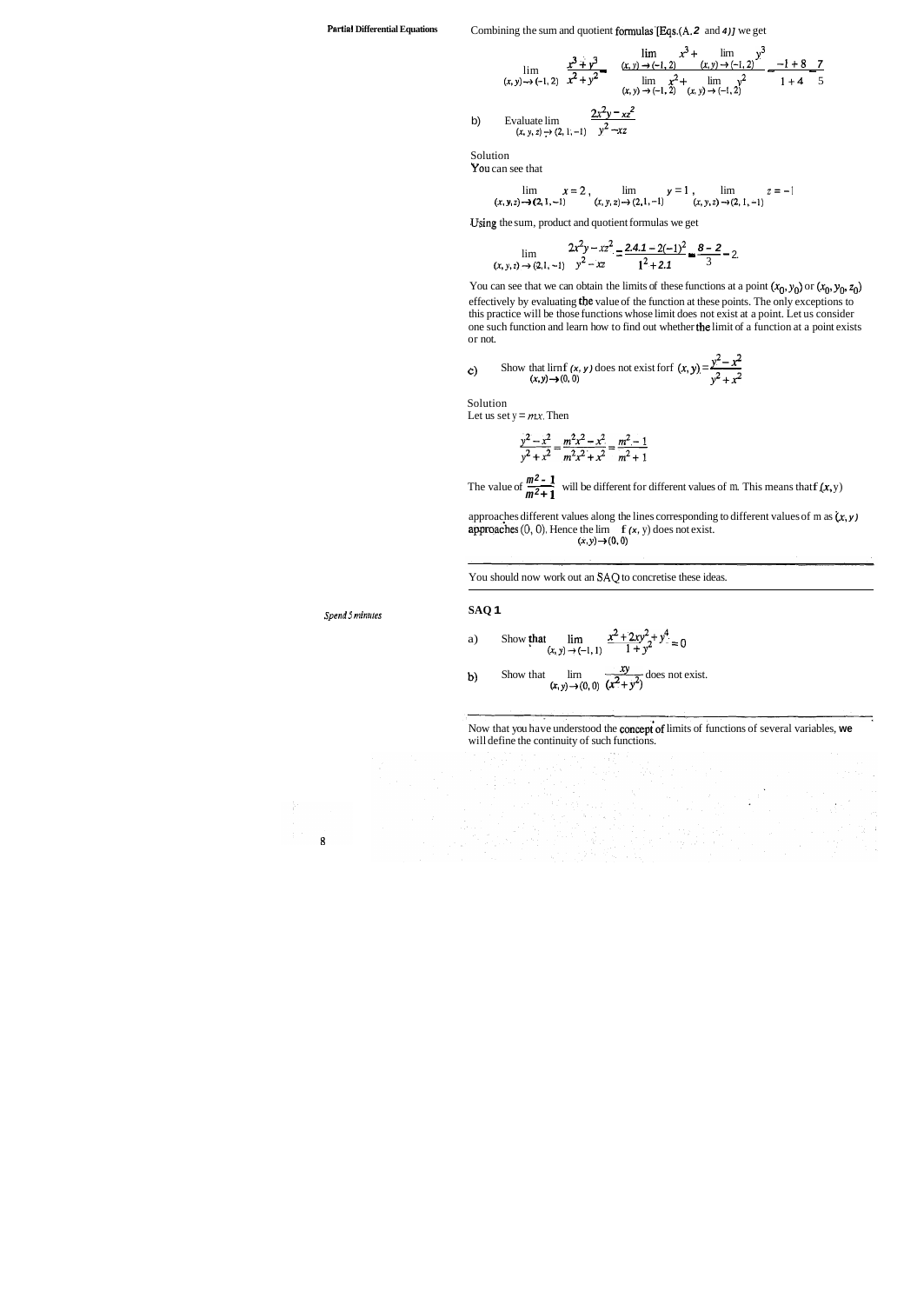A function f of two variables is continuous at 
$$
(x_0, y_0)
$$
 if

 $\lim_{(x,\,y)\rightarrow (x_0,\,y_0)}f(x,\,y)=f(x_0,\,y_0)$ 

A function f of three variables is continuous at  $(x_0, y_0, z_0)$  if  $\bullet$ 

$$
\lim_{(x, y, z) \to (x_0, y_0, z_0)} f(x, y, z) = f(x_0, y_0, z_0)
$$

**A** function of several variables is continuous if it is continuous at each point in its domain.

- **a** The sums, products, quotients of continuous functions are continuous.
- The composite of continuous functions is continuous.  $\bullet$

In addition to the definitions and rules you have studied so far, you should also.know the substitution **rule** for such functions.

Substitution rule For the two variable case let us suppose **that** 

Since  $\lim g(t) = \ln(e) = 1 \equiv g(e)$ , therefore  $g(t)$  is continuous at  $t = e$ . Thus it follows from the  $t \rightarrow e$ substitution rule that

$$
\lim_{(x,\,y)\rightarrow(x_0,\,y_0)}f(x,y)=L
$$

Let  $g$  be a function of a single variable t and let  $g$  be continuous at  $t = L$ . Then

 $\lim_{(x, y) \to (x_0, y_0)} g(f(x, y)) = g(L)$ 

b) Let us consider an **example from** physics. The electric field at a point P due to a point charge q is given by

$$
\mathbf{E} = \frac{1}{4\pi\epsilon_0} \frac{q\hat{\mathbf{r}}}{r^2}
$$

Let us illustrate these concepts through an example.

#### **Example** 2

a) Show that the function In (xly) is continuous at **(e,** 1).

E for. a point charge is shown in Fig. 5.3a. You can see that as  $r \rightarrow 0$ , the magnitude of the electric .field tends to infinity. Thus E for a point charge is not continuous at the point  $r = 0$ , i.e., at the location of the charge. This is the reason why we do not talk about the electric field at the point at which the charge is located. . .

**An Introduction'to Partial Differential Equations** 

Solution In effect, here we have to show that

> $\ln(x/y) = \ln(e/1) = 1.$  $(x, y) \rightarrow (e, 1)$

Let  $f(x, y) = x/y$  and  $g(t) = \ln t$ .

Consider a pair of functions *f* and *g*. Let the co- domain off be the domain of **g,** i.e.,

 $f: X \rightarrow Y$  and  $g:Y\rightarrow Z$ 

The function  $h: X \rightarrow Z$ defined by setting

 $h(x) = g(f(x))$ is called the **composite** off *and* **g.** 

The function  $g(f(x, y))$ 

Using the quotient formula for limits

is also a composite of the functionsf and **g** of two variables.

$$
\lim_{(x, y) \to (e, 1)} (x/y) = e.
$$

**Fig. 5.3** : **(a)E** for a point **charge k not continuous at the point where the charge is located; (b) Each element of the charge** distribution *p(x:* **y', 2') makes a contribution to the field E** at the point  $(x, y, z)$ . **The total neld at this paint is the sum of all such contributions.** 

$$
\lim_{(x, y) \to (e, 1)} \ln(x/y) = g(e) = 1
$$

Hence the function  $\ln(x)y$  is continuous at (e, 1).



i

I

9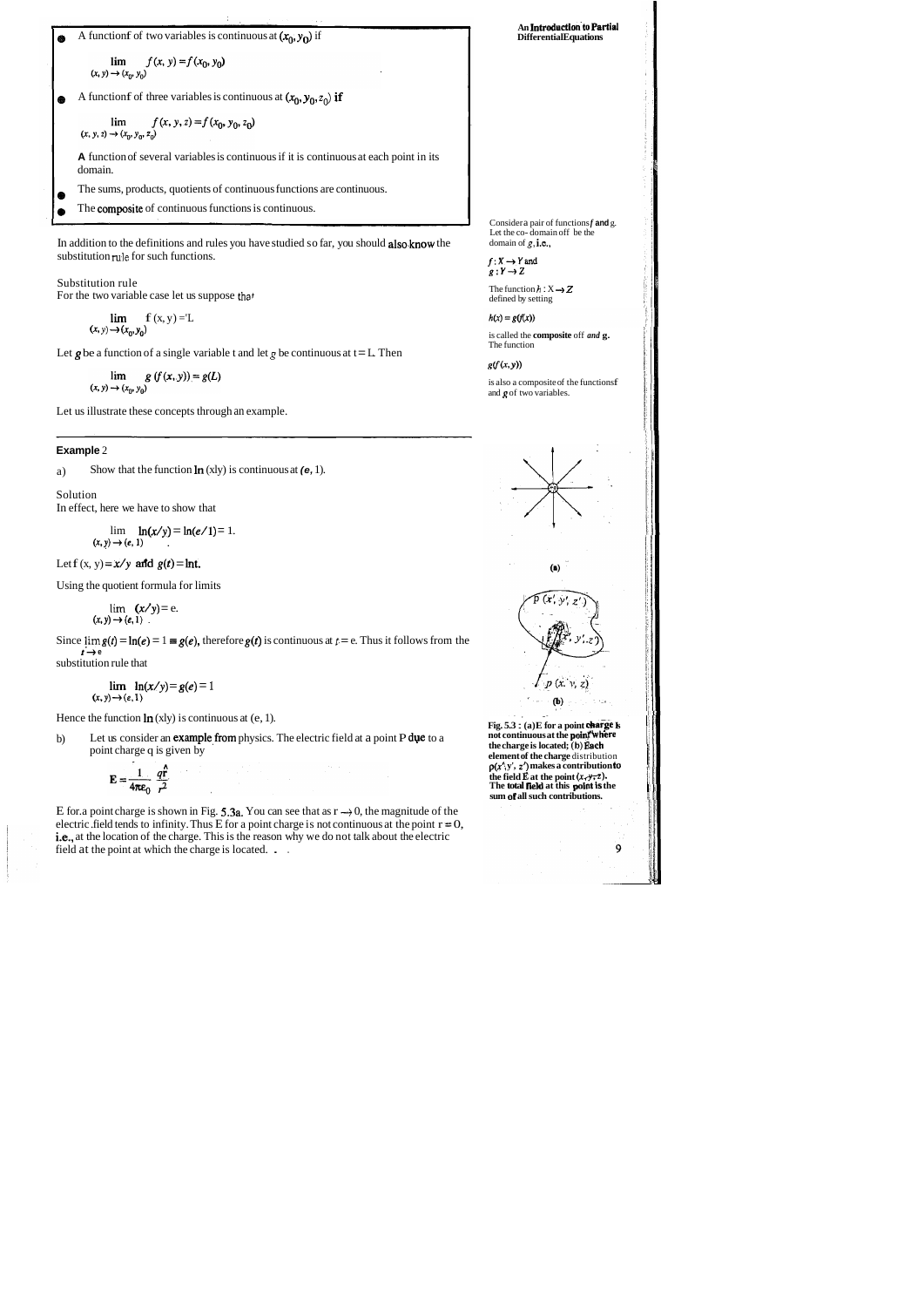Partial Differential Equations **However, the electric field due to a finite continuous charge distribution is continuous. The** field at a point  $P(x, y, z)$  due to a continuous charge distribution  $p(x', y', z)$  (Fig. 5.3b) is given as

$$
\mathbf{E}(x, y, z) = \int_V \frac{\rho(x', y', z') \hat{r} dV}{r^2}
$$

Here **r** points from  $(x', y', z')$  to  $(x, y, z)$ . Now you know from Unit 3 of PHE-04 that, in spherical polar coordinates, **dV** is given as

$$
dV = r^2 dr \sin \theta d\theta d\phi
$$
  
\n
$$
\therefore E(r, \theta, \phi) = \int_{V} \rho(r', \theta', \phi') \hat{r} dr \sin \theta d\theta d\phi
$$

This integral is finite at every point in space and in the limit as *r* tends to any point in space, the integral tends to the value of E at that point. Therefore, so long as  $\rho$  remains finite, E is continuous everywhere, even in the interior or on the boundary of a charge distribution.

*Spend* **5 minutes** 

**SAQ 2** 

Show that 
$$
f(x, y) = \sin \frac{xy}{1 + x^2 + y^2}
$$
 is a continuous function.



**Fig.5.4 : The displacement**  $u(x, t)$  **This example gives us an intuitive idea that the rate of change of a function of several of a vibrating guitar string at an variables is not just a single function. This is because the** variables 'is not just a single function. This is because the independent variables may vary in **different ways.** All the rates of change for a function of n variables **are** described by  $n$ functions, called its **partial derivatives.** Let us learn about partial derivatives in some detail.

> In this section we will define partial derivatives and practice computing them. Consider a function of two variables  $f(x, y)$  and let  $(x_0, y_0)$  be in the domain off; The first order partial derivatives of f with respect to  $x$  at  $(x_0, y_0)$  is defined by

#### 5.2.2 Partial Differentiation

$$
f_x(x_0, y_0) = \lim_{\Delta x \to 0} \frac{f(x_0 + \Delta x, y) - f(x_0, y_0)}{\Delta x}
$$
 (5.2a)

provided that this limit exists. similarly, the first order **partial** derivative off with respect to **y** at  $(x_0, y_0)$  is defined by

$$
f_y(x_0, y_0) = \lim_{\Delta y \to 0} \frac{f(x_0, y_0 + \Delta y) - f(x_0, y_0)}{\Delta y}
$$
(5.2b)

So far you have studied the basic concepts of limits and continuity of functions of several variables. We are now ready to consider the following questions: How do we differentiate such functions? As an example, consider a vibrating guitar string of length L at time *t*  (Fig. 5.4). The string is fixed at points A and B, and vibrates in the xy plane in such a way that each point on it moves in a direction perpendicular to the x-axis (transverse vibratjons). Suppose  $u(x, t)$  is the vertical displacement of a point P on the string, measured from the x-axis at time  $t > 0$ . We may like to determine how fast the **point P** is moving, i.e., the velocity of the string along the vertical line with abscissa **x.** We may also want to find the slope of the curve in Fig. 5.4 at P. In the former case, we keep x fixed and differentiate $\boldsymbol{\mu}$ with respect to t. In the latter case, we differentiate  $\mu$  with respect to x, keeping t fixed. Thus, a function of several variables can be differentiated with respect to one variable at a time

You may now **by** the following SAQ.

keeping other variables fixed.

provided that this limit exists.

So if these limits do not exist at any given point for a function, its **partial** derivatives also do not exist. The **functions**  $f_x$  and  $f_y$  that arise through **partial** differentiation and are defined by

10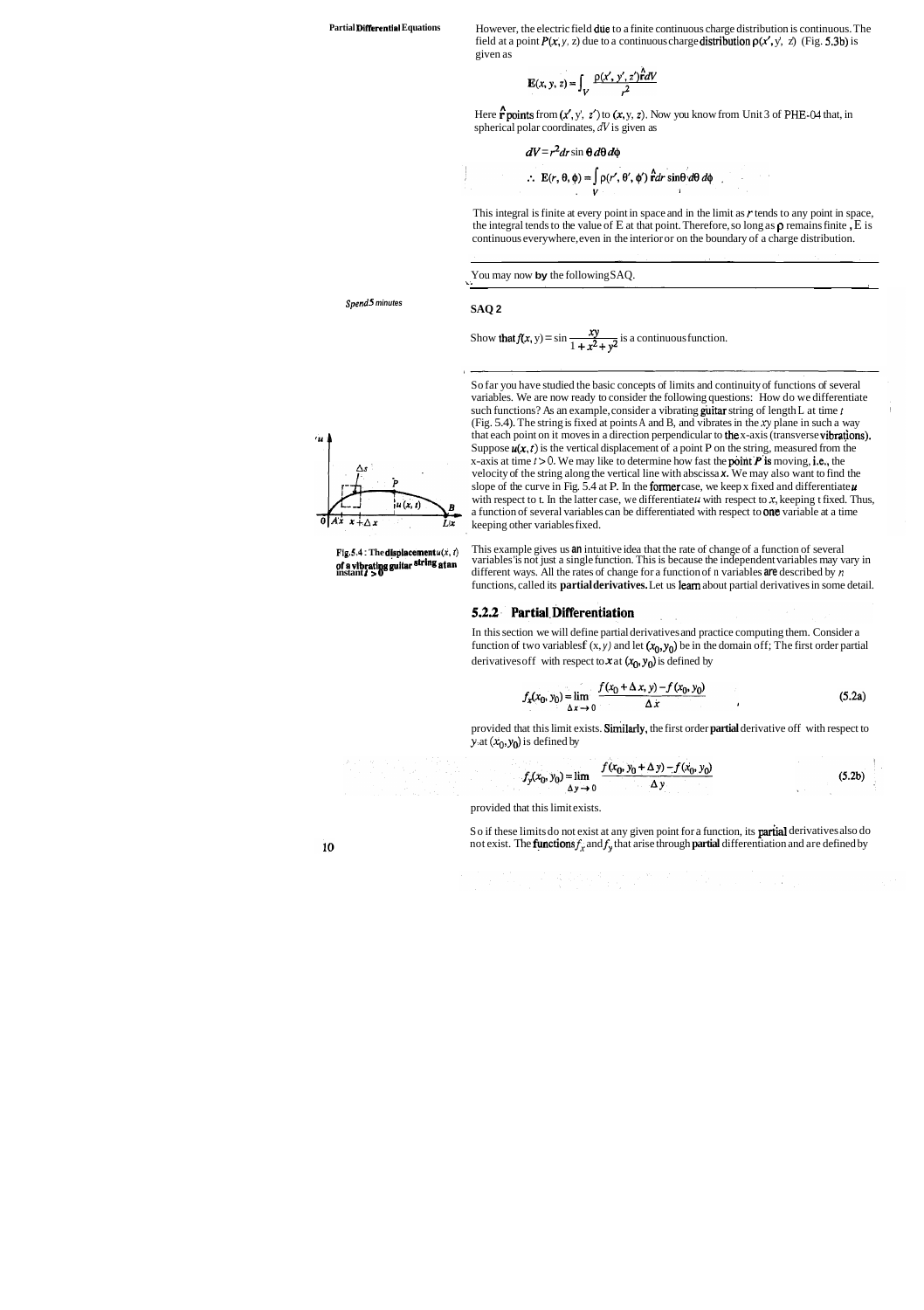are called partial derivatives off with respect to x and y, respectively. These are also denoted by  $\frac{\partial f}{\partial r}$  and  $\frac{\partial f}{\partial y}$ , respectively. First order partial derivatives of functions of three or more and<br>  $f_y(x, y) = \lim_{\Delta y \to 0} \frac{f(x, y + \Delta y) - f(x, y)}{\Delta y}$  (5.3b)<br>
are called partial derivatives off with respect to x and y, respectively. These are also denoted<br>
by  $\frac{\partial f}{\partial x}$  and  $\frac{\partial f}{\partial y}$ , respectively. First order partial

We can think of  $f_x(x_0, y_0)$  as the rate of change off  $(\mathbf{x}, y)$  at  $(x_0, y_0)$  with respect to x, when y is held constant. For example, let  $T(x, y)$  be the temperature at any point  $(x, y)$  on a flat metal plate lying in the xy plane. Then  $T_x(x_0, y_0)$  is the rate at which temperature changes at Fig. 5.5 plate lying in the xy plane. Then  $T_x(x_0, y_0)$  is the rate at which temperature changes at  $(x_0, y_0)$  along the line y = y<sub>0</sub> (Fig. 5.5). Similarly, the partial derivative  $T_y(x_0, y_0)$  is the rate at which the temperature changes at  $(x_0, y_0)$  along the line  $x = x_0$ .

$$
f_x(x, y) = \lim_{\Delta x \to 0} \frac{f(x + \Delta x, y) - f(x, y)}{\Delta x}
$$
 (5.3a)

and

$$
f_{y}(x, y) = \lim_{\Delta y \to 0} \frac{f(x, y + \Delta y) - f(x, y)}{\Delta y}
$$
(5.3b)

The **sum, product,** and **quotient rules** for ordinary derivatives have counterparts for partial derivatives. Thus, iff  $(x, y)$  and  $g(x,y)$  have partial derivatives then

Thus, computing partial derivatives is no more difficult than finding derivatives of functions of a single variable. The following rule will help you compute partial derivatives:

To calculate the **partial derivative** of a function f of several variables with respect to a certain variable

- 
- **o** treat the remaining variables as constants differentiate f as usual by using the rules of one variable calculus.

etc., where  $T$ ,  $p$ , V and U are the thermodynamical variables, temperature, pressure, volume and internal energy, respectively. You can see that these two partial derivatives **are** different.

**A** notation for partial derivatives which is frequently used in applications (particularly in thermodynamics) is  $(\partial z/\partial x)_{y}$ . It represents the partial derivative of  $z(x, y)$  w.r.t. x when y is held constant. For example, in thermodynamics we use the notation

$$
\left(\frac{\partial T}{\partial p}\right)_V \cdot \left(\frac{\partial T}{\partial p}\right)_l
$$

$$
\frac{\partial}{\partial x}(f \pm g) = \frac{\partial f}{\partial x} \pm \frac{\partial g}{\partial x} \text{ and } \frac{\partial}{\partial y}(f \pm g) = \frac{\partial f}{\partial y} + \frac{\partial g}{\partial y}
$$
(5.4a)  

$$
\frac{\partial}{\partial x}(fg) = \frac{\partial f}{\partial x}g + f\frac{\partial g}{\partial x} \text{ and } \frac{\partial}{\partial y}(fg) = \frac{\partial f}{\partial y}g + f\frac{\partial g}{\partial y}
$$
(5.4b)  

$$
\frac{\partial}{\partial x}\frac{f}{g} = \frac{\frac{\partial f}{\partial x}g - f\frac{\partial g}{\partial x}}{g^2} \text{ and } \frac{\partial}{\partial y}\frac{f}{g} = \frac{\partial f}{\partial y}g - f\frac{\partial g}{\partial y}
$$
(5.4c)  

$$
\frac{\partial}{\partial x}\left(\frac{f}{g}\right) = \frac{\frac{\partial f}{\partial x}g - f\frac{\partial g}{\partial x}}{g^2} \text{ and } \frac{\partial}{\partial y}\frac{f}{g} = \frac{\partial f}{\partial y}g - f\frac{\partial g}{\partial y}
$$
(5.4c)

As an example, consider  $f(x,y) = x^2y^3 - x^3y^2$ . We hold y constant and differentiate f with .  $15y^2 + 15y^2 = 15y^2$ respect to x to get<br>  $\frac{\partial f}{\partial x} = \frac{\partial}{\partial} 3x^3 + \frac{\partial}{\partial} 3x^2 + \frac{\partial}{\partial} 3x^3 + \frac{\partial}{\partial} 3x^2 + \frac{\partial}{\partial} 3x^2 + \frac{\partial}{\partial} 3x^2 + \frac{\partial}{\partial} 3x^2 + \frac{\partial}{\partial} 3x^2 + \frac{\partial}{\partial} 3x^2 + \frac{\partial}{\partial} 3x^2 + \frac{\partial}{\partial} 3x^2 + \frac{\partial}{\partial} 3x^2 + \frac{\partial}{\partial} 3x^2 + \frac{\partial}{\$ 

$$
\frac{\partial f}{\partial x} = \frac{\partial}{\partial x} x^2 y^3 - \frac{\partial}{\partial x} x^3 y^2 = 2xy^3 - 3x^2 y^2
$$

Similarly, we hold  $x$  constant and differentiate with respect toy and get

$$
\frac{\partial f}{\partial y} = x^2 \frac{\partial}{\partial y} y^3 - x^3 \frac{\partial}{\partial y} y^2 = 3x^2 y^2 - 2x^3 y
$$

Let us consider an example from physics to illustrate these concepts.  $\mathbb{R}^{110}$ 

I

Consider the variation of current i in a circuit as we change the resistance  $r$  for different  $0 \perp$   $0 \perp$   $10$  values of the applied voltage v (Fig. 5.6). The relation between these quantities is given by values of the applied voltage v (Fig. 5.6). The relation between these quantities is given by 10 20'  $r(\Omega)$ 

the familiar Ohm's law  $i = \frac{v}{r}$ .

Now suppose we are asked to find the slope at point P on the curve B (Fig. 5.6 b). Treating  $\nu$  as constant we get se we are asked to find the slope at point **P** on the curve B (Fig. 5.6 b). Treating  $v$  the resistance for **different** values<br>we get different values of applied voltage of applied voltage

$$
\frac{\partial i}{\partial r} = -\frac{v}{r^2}
$$

An Introduction to Partial **Differential Equations** 







I

#### **Example 3**

**t** 

in a resistive circuit **element** with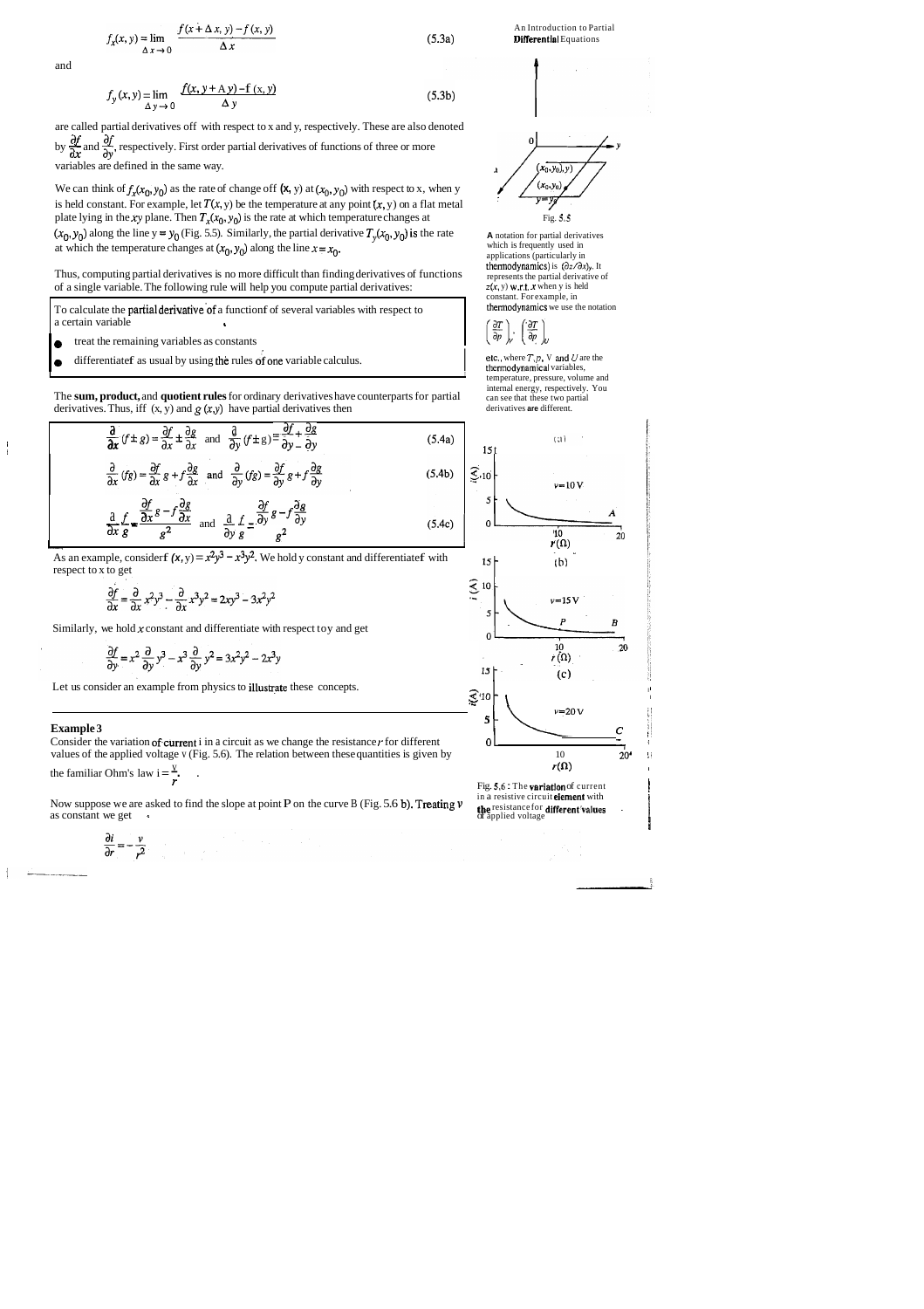We say that the current varies with resistance at a negative rate of 0.15 ampere per ohm, other things being equal.

**L** 

Thus 
$$
\frac{\partial i}{\partial r}\Big|_P = -\frac{15}{100} A \Omega^{-1} = -0.15 A \Omega^{-1}
$$

You will find several other applications of partial derivatives in physics. For example, in the ' physics course PHE-06 entitled 'Thermodynamics and Statistical Mechanics' you will study about thermodynamic potentials (which involve an extensive use of partial derivatives).

Since the partial derivatives are themselves functions, we can take their partial derivatives to obtain higher order partial derivatives. There are four ways to take a second derivative of  $f(x, \cdot)$ y). We may compute

However, you musx keep in mind that it is not always possibleto compute partial derivatives of functions' in this manner. In some exceptional cases we have to use the limiting process. We shall deal with such cases as and when we come across them. In the study of PDEs, you will also come across higher order partial derivatives and you should know about them too.



#### Higher order partial derivatives

**you see in the sky B created by equal, i.e. various monochromatic** rays that **equal, i.e. have been refracted, retlected and finally refracted again by water droplets (b) the angle 0 formed by the path of a monochromatic ray before it enters the droplet and the You should now** compute some first and second partials. **path after it leaves the droplet depends on both jt and i** 

**Spend 15 minutes SAQ 3** 

**Partial Differential Equations** For the curve B,  $v = 15V$  and at point P,  $r = 10\Omega$ .

$$
f_{xx}(x, y) = \frac{\partial}{\partial x} \left( \frac{\partial f}{\partial x} \right) = \frac{\partial^2 f}{\partial x^2}, \quad f_{yy}(x, y) = \frac{\partial}{\partial y} \frac{\partial f}{\partial y} = \frac{\partial^2 f}{\partial y^2}
$$
  

$$
f_{xy}(x, y) = \frac{\partial}{\partial y} \frac{\partial f}{\partial x} = \frac{\partial^2 f}{\partial y \partial x}, \quad f_{yx}(x, y) = \frac{\partial}{\partial x} \frac{\partial f}{\partial y} = \frac{\partial^2 f}{\partial x \partial y}
$$
(5.5)

**(b)**  $f_{xy}$  and  $f_{yx}$  are called mixed partial derivatives or mixed partials.

**Fig. 5.7:** (a) The main rainbow If  $f(x, y)$  has continuous second partial derivatives then the mixed **partial derivatives are** you see in the sky **k** created by

$$
\frac{\partial^2 f}{\partial x \partial y} = \frac{\partial^2 f}{\partial y \partial x} \quad \text{or} \quad f_{yx} = f_{xy}
$$
 (5.6)

 $\frac{1}{1}$ 

- **a**) Find all the first-order partial derivatives off  $(x, y, z) = x^4 2x^2y^2z^2 + 3yz^4$  and  $h(x, y, t) = xe^t y^2e^{2t}$ . What are the values of  $\frac{\partial f}{\partial y}(1, 1, 1)$  and  $\frac{\partial h}{\partial t}(4, 1, 0)$ ?
	- b) Show that the function  $z = \ln(x^2 + y^2)$  satisfies the equation ...

$$
\frac{\partial^2 z}{\partial x^2} + \frac{\partial^2 z}{\partial y^2} = 0.
$$

 $\frac{\partial \theta}{\partial i}(\mu, i_{\mu}) = 0$ 

c) On a rainy day, you may have observed a rainbow in the sky. A rainbow is formed due to the refraction, reflection and another refraction of various monochromatic rays in the sunlight by water droplets suspended in air (see Fig.  $5.7a$ ). The angle  $\theta$ shown in Fig. 5.7b for one monochromatic ray is given as

$$
\theta(\mu, i) = 4 \sin^{-1} \left( \frac{\sin i}{\mu} \right) - 2i
$$

where  $\mu$  is the index of refraction of water for the ray and i, its angle of incidence. For any given  $\mu$ , find the angle  $i_{\mu}$  for which

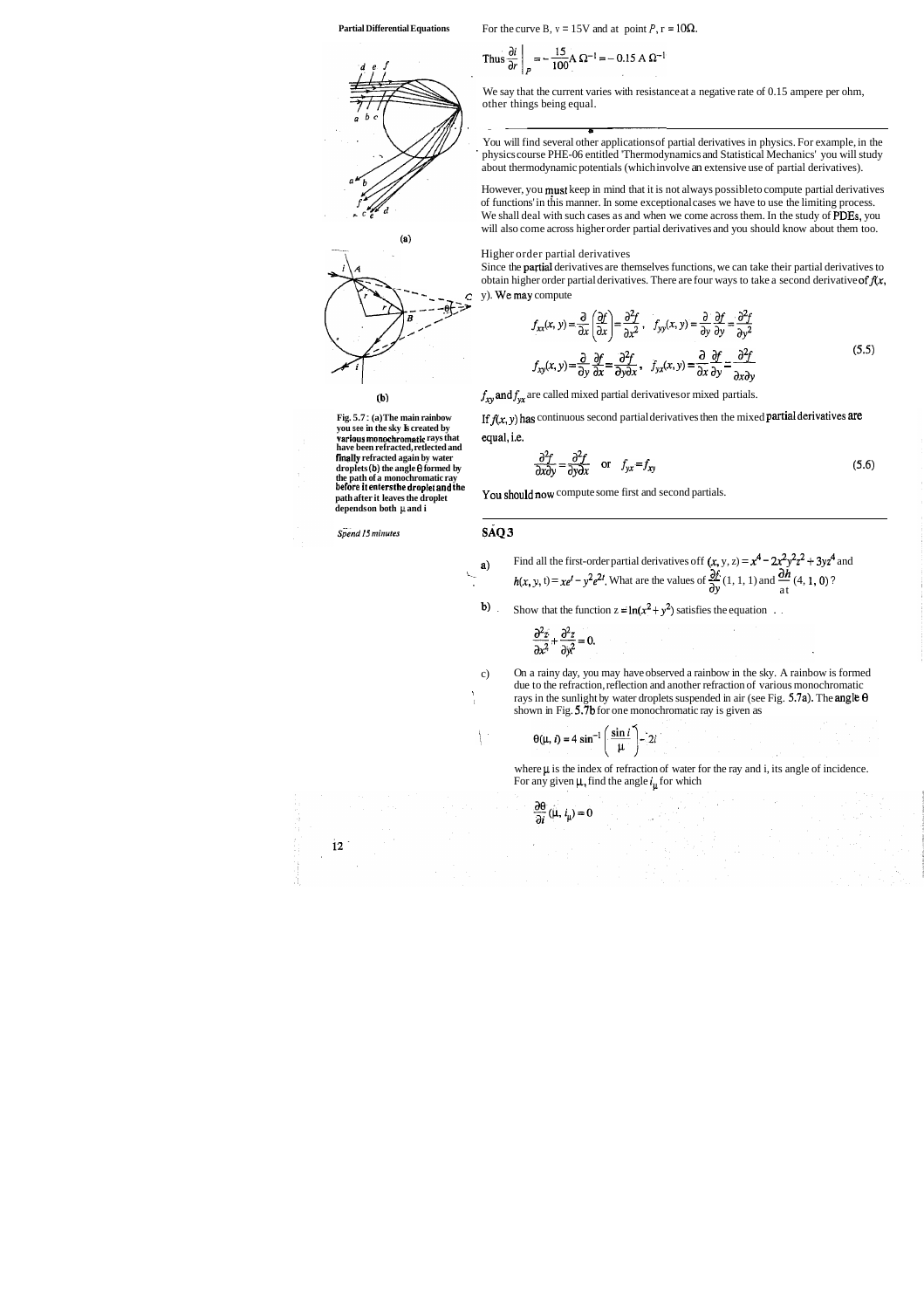#### d) The entropy *S* of a gas is given by

 $S = C_v \ln P + C_p \ln V + A$ 

Certain results follow logically from the discussion so far. We state them without proof. *The mere existence ofpartial derivatives does not imply the continuity of a function of several variableS. Also a function of several variables which* **is** *continuous at apoint need not have any of the partial derivatives at the point.* You can read about these ideas in detail in Block 2 of the mathematics course MTE-07. With this background we would now like to consider these questions : When can we say that a function of several variables is 'differentiable'? Is a continuous function  $f(x, y)$  differentiable at a point ? Or is  $f(x, y)$  differentiable at a point provided its **partial derivatives** exist? Let us answer these questions very briefly.

$$
S = (C_v - C_p) \ln P + C_p \ln T + B \tag{ii}
$$

where **B** is a constant. Compute  $\frac{\partial S}{\partial P}$  from (i) and (ii). Why do the **two** expressions differ.?

*I* , ,

Recall that a real-valued **continuous** function of one variable need not be differentiable. The same applies to functions of several variables. Similarly, since the existence of partial derivatives **does** not even guarantee continuity, it cannot guarantee differentiability, So we need additional conditions. We will not go into a formal mathematical definition of a differentiable function. Instead we state here'the sufficient conditions which, if satisfied, ensure that a function of several variables is differentiable.

Iff  $(x, y)$  has partial derivatives on a disc centred at  $(x_0, y_0)$ , and if  $f_x$  and  $f_y$  are continuous at  $(x_0, y_0)$ , then f is differentiable at  $(x_0, y_0)$ .

#### <sup>1</sup>**5.2.3 Differentiability**

Having studied these concepts, you should know what the term 'a real-valued, continuous differentiable function of several variables' means, whenever you come across it. With this mathematical background, we are ready to discuss partial differential equations, i.e., equations involving the partial derivatives of functions of several variables. .

> Thus, you have set up a well known **PDE** in physics termed the **Laplace** equation. This <sup>I</sup>equation is satisfied by the velocity potential function of any incompressible and irrotational

 $(5.8)$ 

13

 $\pm 1$ 

However, these conditions are not necessary. Thus, a function can be differentiable at a point even when none of its partial derivatives is continuous at that point.

### **5.3 PARTIAL DIFFERENTIAL EQUATIONS**

Let us begin by considering examples of how some special partial differential equations <sup>1</sup>(PDEs) arise in physical situations. We will then classify PDEs and understand what is , meant by their solutions. Consider a steadily flowing stream of water with velocity field **v** =  $v_1$  **f**+  $v_2$  **f**+  $v_3$  **k**. Let the velocity field be incompressible and irrotational. Then you Iknow from Unit 2 (Sec. 2.4) of the course. Mathematical Methods in Physics-I (PHE-04) that for this velocity field  $V \cdot v = 0$  and  $\nabla \times v = 0$ , i.e.  $v = \nabla \phi$  where  $\phi$  is a scalar field. Now you can use the definitions of divergence and gradient to express these relations in a Cartesian coordinate system in their differential form

I

$$
\nabla \cdot \mathbf{v} = \dots \dots \dots \dots \dots = 0
$$
\n
$$
\mathbf{v} = \nabla \phi, \text{ i.e., } v_1 = \dots, v_2 = \dots \dots \quad v_3 = \dots \tag{5.7b}
$$

Then, substitute Eq. (5.7b) in Eq. (5.7a) and you will get

$$
\frac{\partial^2 \phi}{\partial x^2} + \frac{\partial^2 \phi}{\partial y^2} + \frac{\partial^2 \phi}{\partial z^2} = 0
$$

I

**An Introduction to Partlal Differential Equations** 

 $(i)$ 

where  $C_p$ ,  $C_v$  and A are constants. We can substitute for Vfrom the ideal gas law  $PV = RT$  to obtain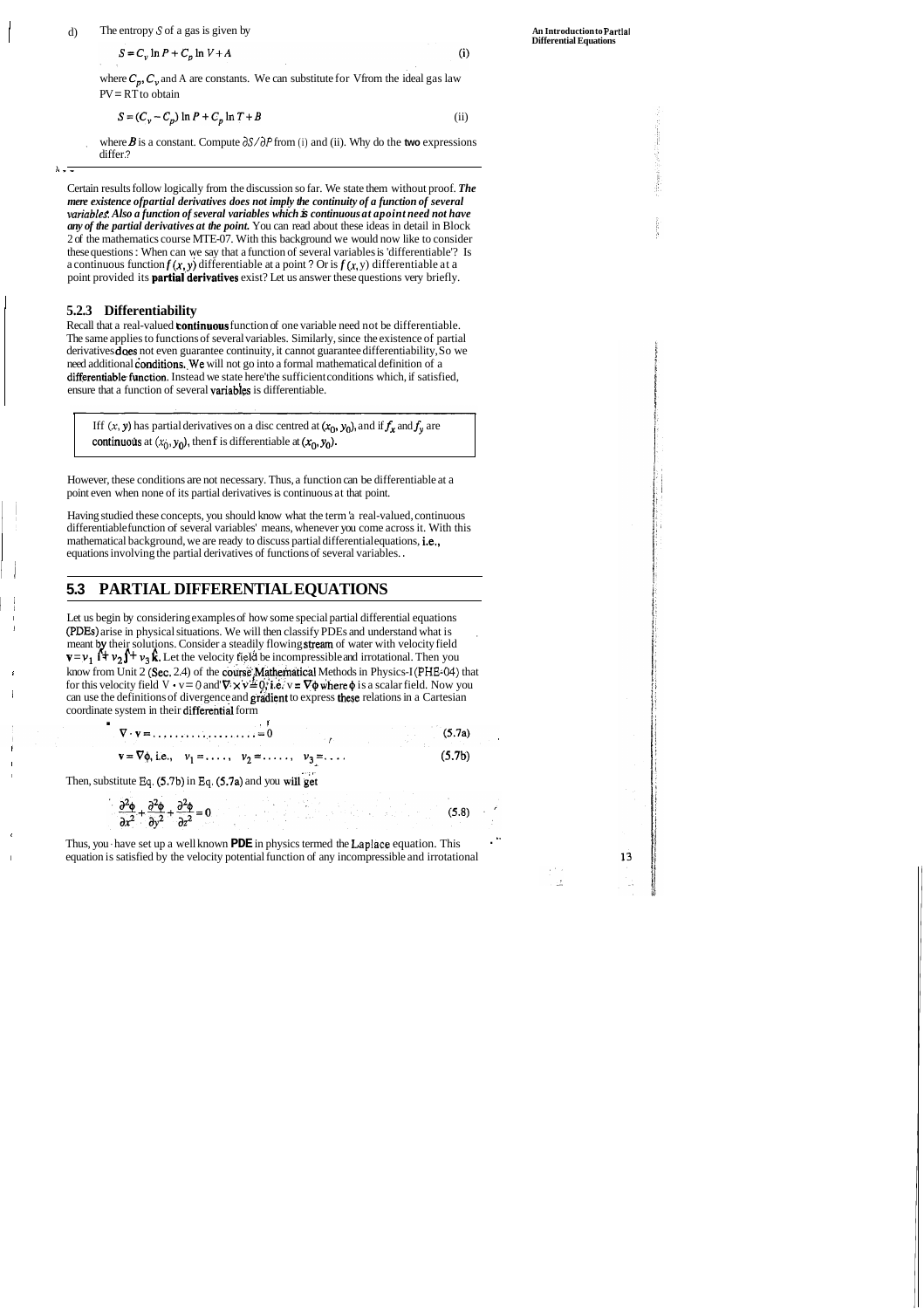**Partial Differential Equations** 



 $\left( a\right)$ 



 $(b)$ **Fig. 5.8** : **Flow of heat in a** 



flow. It also finds applications in such diverse fields as gravitation, electrostatics, elasticity and steady state heat conduction. Let us take up another example.

Consider the flow of heat along a cylindrical metal rod (Fig. 5.8a). We choose the x-axis to be along the axis of the cylinder. Let us assume that heat can flow only in a direction parallel to the x-axis. This means that at any instant  $t$ , the temperature T is the same at all points of a cross-section x = constant (see Fig. 5.8a). Then  $T(x, t)$  describes the temperature of any point  $P(x)$  in the rod at time t. We also assume that no heat is generated within the rod. We can model heat flow in the rod according to two experimentally verified laws: Fourier's law and the principle of conservation of heat. Fourier's law states that the rate of heat flow per unit area,  $Q(x, t)$  perpendicular to the flow is proportional to the temperature gradient. Would you like to express this law mathematically ? Give it a try.

where  $Q(x, t)$  is the rate of heat flow in the positive xdirection across the section  $x = constant at time t$ , Here K is the thermal conductivity of the metal and A is the rod's cross-sectional area. The minus sign appears because heat flows from hotter to colder regions, so that Q is positive where the temperature gradient is negative, and vice versa.

The principle of conservation of heat states that the rate at which heat accumulates in a region containing no heat sources is equal to the net rate at which heat enters that region through its boundaries. Let us apply this principle to a small portion of the rod between x and  $x + \Delta x$  (See Fig. 5.8b). The rate at which heat accumulates in this portion at a time *t* is

$$
Q(x, t) - Q(x + \Delta x, t)
$$

Now you can write the expression for the heat accumulated in this portion in the short time interval between t and  $t + \Delta t$  in the space below :

$$
\ldots \ldots \ldots \ldots \ldots \ldots \ldots \ldots \ldots \ldots \ldots \ldots \tag{5.10a}
$$

You know that the heat energy required to raise the average temperature of a body of mass *m* and specific heat s, from  $T_1$  to  $T_2$  is ms  $(T_2 - T_1)$ . For the small portion of the rod, we have  $m = \rho A \Delta x$ , where p is the density of the metal. Let  $T(x, t)$  and  $T(x, t + \Delta t)$  be the average **temperatures** of the portion at time *t* and  $(t + \Delta t)$ , respectively and let s be the

Since the flow is one-dimensional, you should get a relation of the following kind.

$$
Q(x,t) = -AK \frac{\partial T}{\partial x}(x,t),
$$
\n(5.9)

. The principle of conservation of heat demands that the expressions contained in Eqs. (5.10a) and **Eq.** (5.10b) shouid be equal. Thus, we have

Now divide both sides by  $(\Delta x \text{ At})$  and take the simultaneous limit as  $\Delta x$  and At tend to zero. What do you get ? Write down the result :

> $(5.10d)$

Substituting Eq.  $(5.9)$  in Eq.  $(5.10d)$  you should get

$$
\frac{\partial}{\partial x} \left[ A K \frac{\partial T}{\partial x} (x, t) \right] = \rho A s \frac{\partial T}{\partial t} (x, t)
$$
\n(5.10e)

metal's'specific heat. Then you can write down the heat energy added to the portion between these times:

$$
\mathbf{5.10b}
$$

$$
[Q(x, t) - Q(x + \Delta x, t)] \text{ At} = (\rho A \Delta x)s [T(x, t + At) - T(x, t)] \tag{5.10c}
$$

On simplifying the equation further we get

$$
\frac{\partial T}{\partial t} - k \frac{\partial^2 T}{\partial x^2} = 0,\tag{5.11}
$$

where  $k = \frac{K}{ps}$  is called the **thermal diffusivity** of the material of which the rod is made. **Remember** that in writing Eq.  $(5.11)$  we have assumed K to be a constant, which need not be

true always.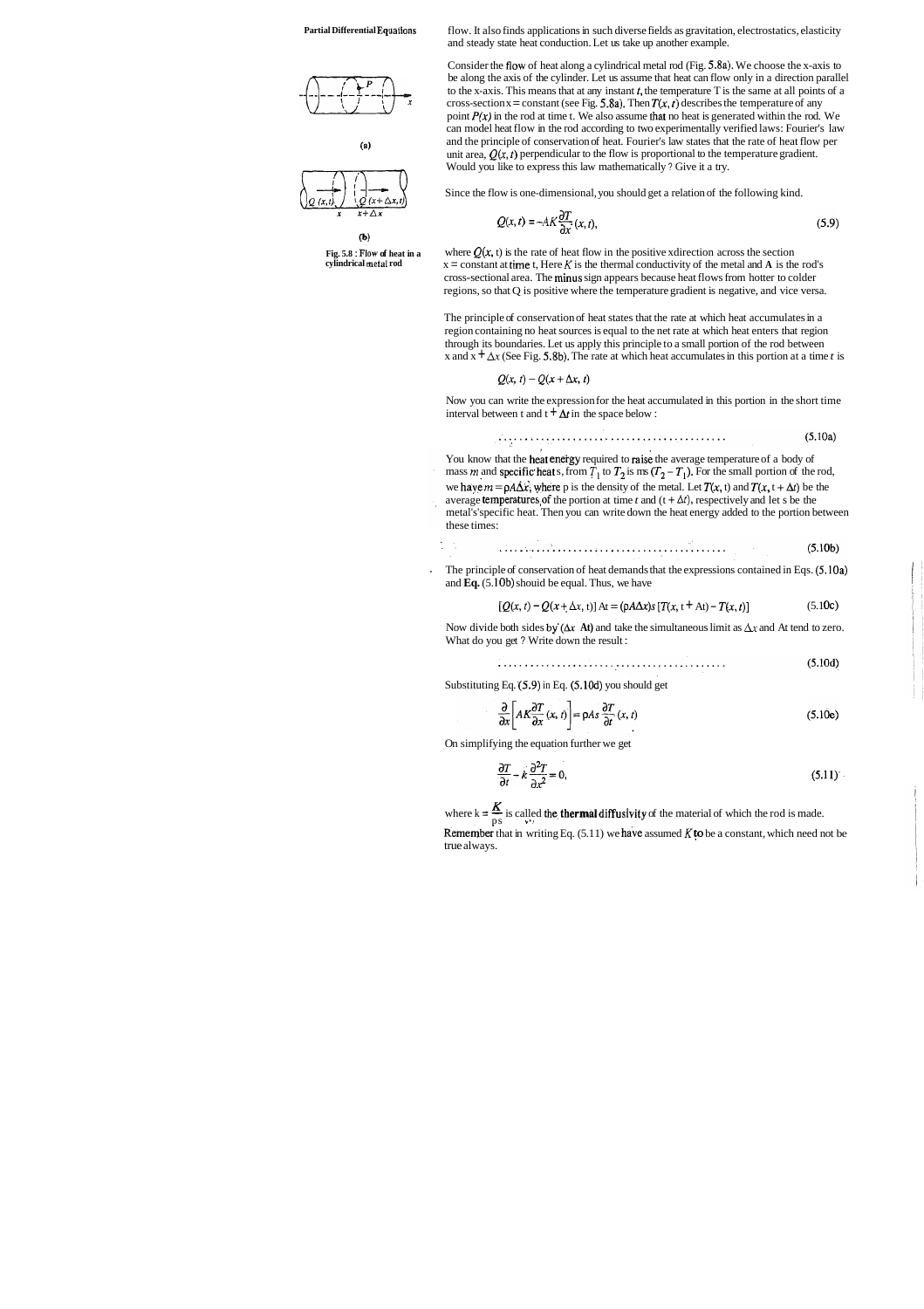Fq.  $(5.11)$  is termed the one-dimensional diffusion equation. It is so called because it models the 'diffusion' or gradual change of various physical quantities that are continuous functions of time and space coordinates in one dimension. This equation is aIso used to describe the diffusion of liquid or gas concentrations. **A** slight variation of **Eq.** (5.1 1) describes the diffusion of neutrons in a nuclear reactor. In the situations when **Eq.** (5.1 1) models heat flow in a one-dimensional object as in the example considered above it is also termed the one- dimensional heat flow equation.

Ŷ

We classify PDEs in much the same way as ODEs, i.e., in terms of their order, degree and linearity/nonlinearity. Linear PDEs are further classified as **homogeneous/nonhomogeneous,**  and as elliptic, parabolic and hyperbolic PDEs. Let us see what these terms **mean.** 

is a first order PDE. **A** first order PDE for a function **f (x,** y) contains at least one of the partial derivatives  $\frac{\partial f}{\partial x}$ ,  $\frac{\partial f}{\partial y}$  but no partial derivative of order higher than one. A second order PDE for  $f(x, y)$  contains at least one of the partial derivatives  $f_{xx}$ ,  $f_{yy}$ ,  $f_{xy}$  or  $f_{yx}$  but no partial derivatives of order higher than two. Eqs.  $(5.8)$  and  $(5.11)$  are second order PDEs. **Second** order PDEs may also contain first order terms like  $\frac{\partial f}{\partial x}$ ,  $\frac{\partial f}{\partial y}$ , as in Eq. (5.11).

Fqs. (5.8) and (5.1 1) are two PDEs which occur quite often in physics. You will come across other PDEs in Unit 6 of this course and other physics courses. Our main **aim,** of course, is to learn the methods of solving the PDEs which occur in physics. However, before you learn these methods you should know how to classify PDEs. You must also understand what constitutes the solution of a PDE. These will be our concerns in the next two sub-sections.

#### ' ' **5.3.1 Classification of PDEs**

Order and Degree

Just as in the case of ODEs, the order of a PDE is the order of the highest derivative occurring in the equation.

 $\ddot{\cdot}$  For example, the equation

$$
x\frac{\partial f}{\partial x} + y\frac{\partial f}{\partial y} = 0\tag{5.12}
$$

The degree of a PDE is the degree of the highest derivative in the equation.

For example, Eqs.  $(5.8)$ ,  $(5.11)$  and  $(5.12)$  are PDEs of degree one. The PDE

$$
\mathcal{L} \left( \frac{\partial f}{\partial x} \right)^3 + \frac{\partial f}{\partial t} = 0 \tag{5.13}
$$

is a first'order PDE of degree 3. You may turn to SAQ 4 and write down the order of the . **PDEs** listed there right away if you so wish.

Linear and nonlinear PDEs **.a;,** . '

Just as in the case of ODEs, we say that a PDE is linear if  $(i)$  it is of the first degree in the unknown function (the dependent variable) and its partial derivatives, (ii) it does not contain the products of the unknown functions and either of its partial derivativeg **md** (iii) it does not contain any transcendental functions. Otherwise it is nonlinear. For example, the PDEs given by Eqs.  $(5.8)$ ,  $(5.11)$ ,  $(5.12)$  and the following PDEs are all linear:

$$
\frac{\partial^2 u}{\partial t^2} = c^2 \frac{\partial^2 u}{\partial y^2}
$$
 (5.14)

and

$$
\frac{\partial^2 u}{\partial x^2} + \frac{\partial^2 u}{\partial y^2} = f(x, y) \tag{5.15}
$$

**An Introduction to Partiat Differential Equations** .

The PDE given by **Eq.** (5.13) is nonlinear as it is of degree 3.

A linear PDE can further be classified as homogeneous, or nonhomogeneous.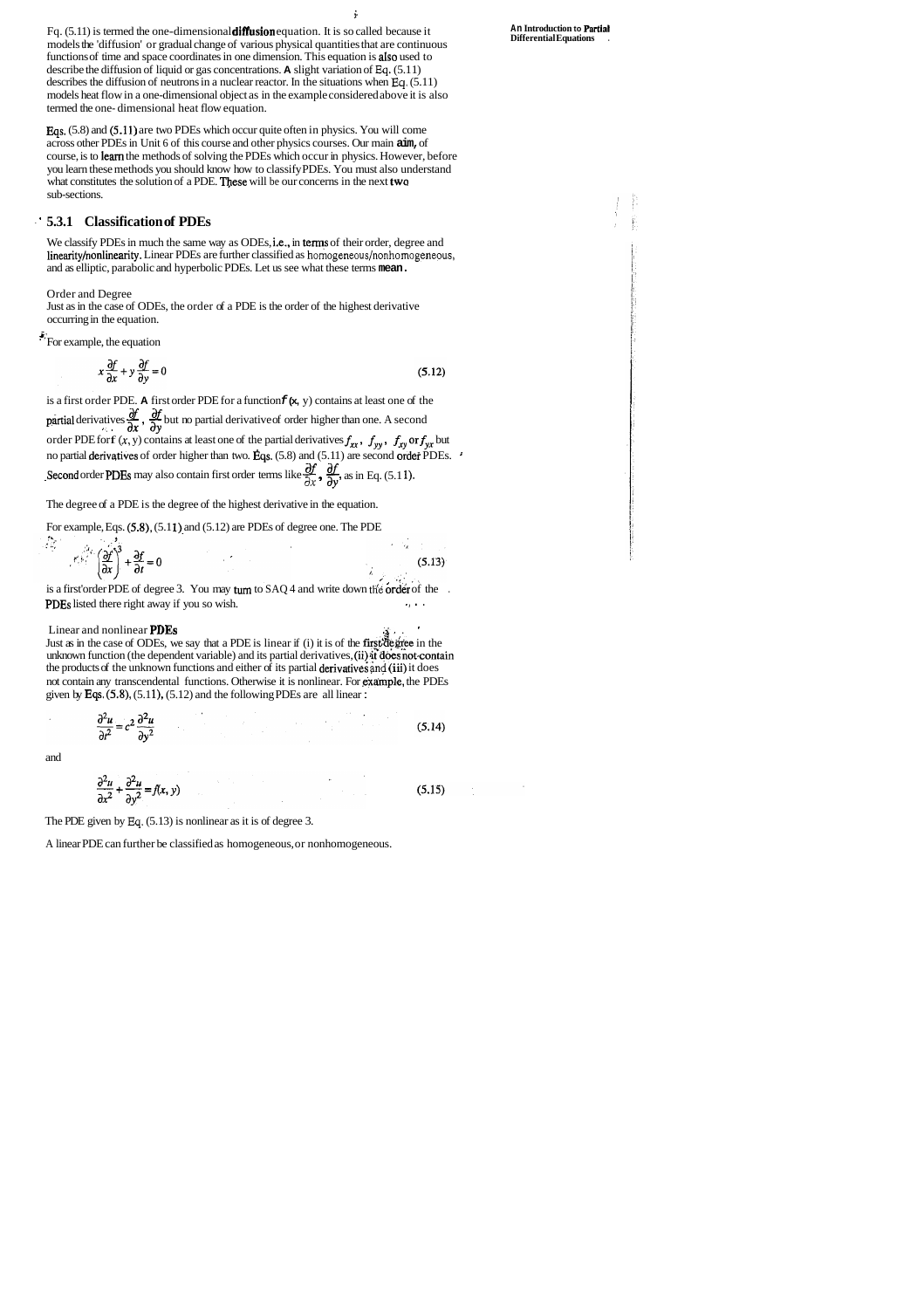#### Partial Differential Equations **Homogeneous and nonhomogeneous linear PDEs**

Write down the order and degree of each of the PDEs listed below. Determine which of the PDEs are linear, nonlinear. Classify the linear PDEs as homogeneous, nonhdmogeneous.  $22c$  $22c$ 

i) 
$$
x^2 \frac{\partial}{\partial x^2} + y^2 \frac{\partial}{\partial y^2} = 0
$$
  
\nii)  $xy \frac{\partial^2 f}{\partial x^2} + x \frac{\partial f}{\partial x} \frac{\partial f}{\partial y} + y \frac{\partial^2 f}{\partial y^2} = x^2 + y^2$   
\niii)  $\left(\frac{\partial y}{\partial x}\right)^3 + \frac{\partial y}{\partial t} = 0$   
\niv)  $x^2 \left(\frac{\partial^2 u}{\partial x^2} + \frac{\partial^2 u}{\partial y^2}\right) - \frac{\partial u}{\partial x} - \frac{\partial u}{\partial y} = e^{xy}$   
\nv)  $\frac{\partial^3 u}{\partial x^3} + 2 \frac{\partial^3 u}{\partial x \partial y^2} - 6 \left(\frac{\partial u}{\partial y}\right)^4 = 0$ 

If each term of a PDE contains either the unknown function or one of its partial derivatives, it is said to be homogeneous: otherwise it is nonhomogeneous. Which of the Eqs. (5.8),  $(5.11)$ ,  $(5.12)$ ,  $(5.14)$  and  $(5.15)$  are homogeneous and which ones nonhomogeneous? You are right. All the equations except Eq. (5.15) are homogeneous.

You can practise classifying PDEs further by working out SAQ 4.

#### SAQ<sup>4</sup>

Spend 5 minutes

In this course we shall restrict ourselves to linear second order partial differential equations because these occur most frequently in *physics*. The most general form of such an equation, for a function  $u(x, y)$  is

$$
a\frac{\partial^2 u}{\partial x^2} + b\frac{\partial^2 u}{\partial x \partial y} + c\frac{\partial^2 u}{\partial y^2} + d\frac{\partial u}{\partial x} + e\frac{\partial u}{\partial y} + fu = g(x, y)
$$
(5.16)

where  $a, b, c, d$ ,  $e$  and **fare** functions of  $(x, y)$ . If the coefficients a, b, c, d, e, f are **constants**, Eq.  $(5.16)$  is termed a linear, second order, constant coefficient **PDE**. Equations of the form (5.16) with constant coefficients, are further classified as elliptic, hyperbolic and **parabolic,** depending on the relationship between the second- order coefficients a, b, c:

if  $ac - b^2 > 0$ , the equation is elliptic,

if  $ac - b^2 < 0$ , the equation is hyperbolic,

if  $ac - b^2 = 0$ , the equation is parabolic.

You can verify that the **Laplace equation** Eq.  $(5.8)$  and Eq.  $(5.15)$  known as Poisson's equation are elliptic. The diffusion equation Eq. (5.1 1) is parabolic and Eq. **(5.14),** known as the wave equation is hyperbolic. Check these results before studying further. We have introduced you to the PDEs (Eqs. 5,8, 5.11, 5.14, 5.15) that occur most frequently in physics. You will learn the methods of solving these PDEs under specified boundary and initial conditions in Unit 6. But before that you must know what is meant by the solution of a PDE and some properties of the solutions. This is the subject of Sec. 5.3.2.

The function  $\ln(x^2 + y^2)$  is a **solution** of this PDE. The process of solving a PDE inyolves Fnding all the functions which satisfy it. A more formal definition of a solution is as follows.

#### **5.3.2 What is a Solution of a PDE** ?

In part **(b)** of SAQ 3 you have **verified** that the function  $u = \ln(x^2 + y^2)$  satisfies the PDE

$$
\frac{\partial^2 u}{\partial x^2} + \frac{\partial^2 u}{\partial y^2} = 0
$$
\n(5.17)

**I** 

16

-- - -- -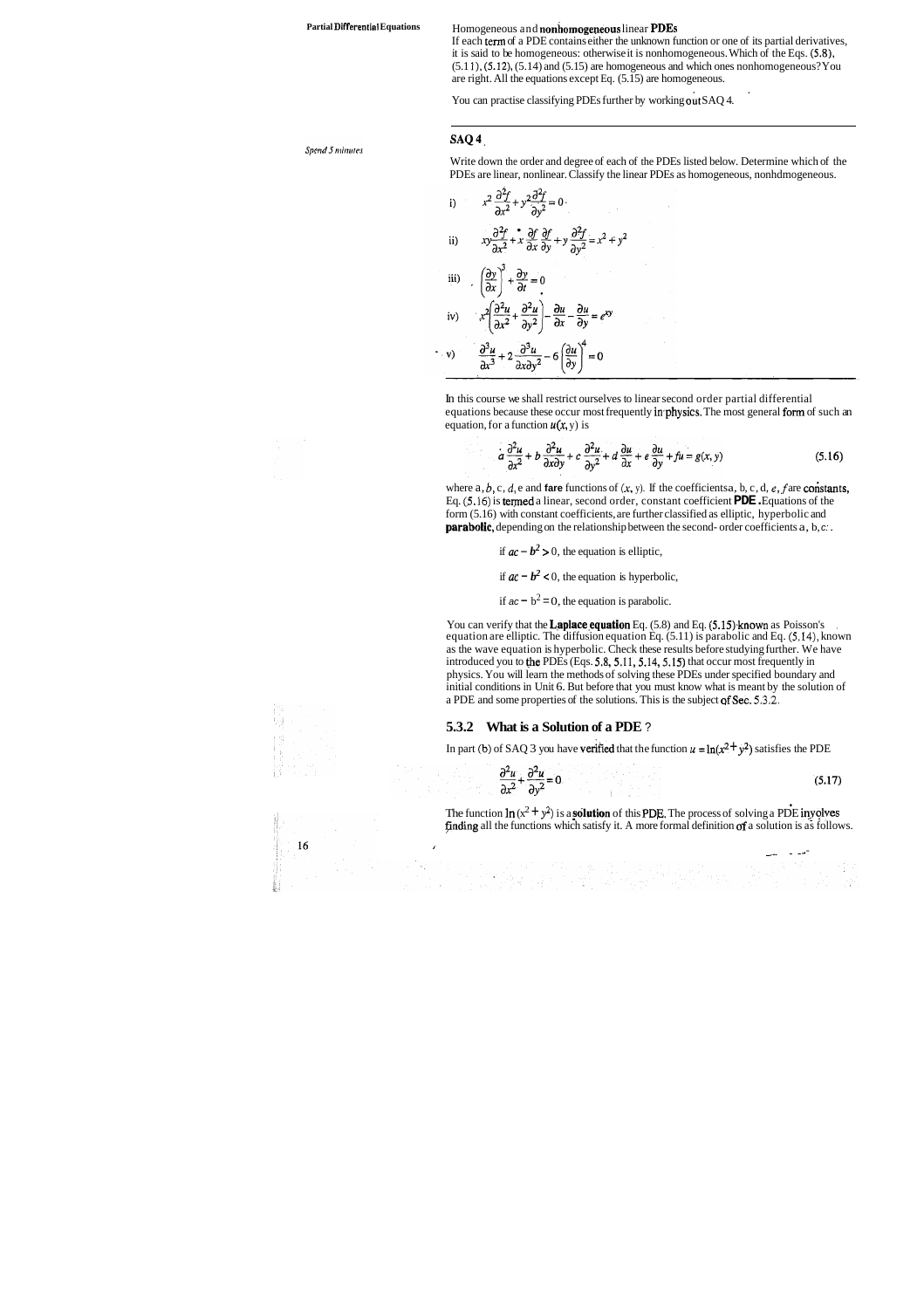A solution of a PDE in some region R of the space of independent variables is a function, all of whose partial derivatives appearing in the equation exist in some domain containing R and which satisfies the equation everywhere in R.

In general, there can be a large number of solutions of a PDE. For example, the functions  $u = x^2 - y^2$  and  $u = e^x \cos y$  are also solutions of Eq. (5.17). A unique solution of a PDE corresponding to a given physical problem is obtained by applying appropriate initial conditions and boundary conditions.

where f is an arbitrary function of t. You can verify that  $u(x, t)$  of Eq. (5.18c) does satisfy **Eq.** (5.18a).

So you see that while the solution of an ODE involves arbitrary constants, **the** solution of **a**  PDE involves arbitrary functions. As we increase the order of the partial derivatives in a PDE, we introduce more arbitrary functions.

Let us now ask: What is involved in solving a PDE? Consider the following rather simple PDE

$$
\frac{\partial u(x,t)}{\partial x} = 1\tag{5.18a}
$$

To find  $u(x, t)$  we may keep t constant and integrate with respect to  $x$ . We then obtain

$$
u(x, t) = x + C \tag{5.18b}
$$

However, C isa constant only if t is kept fixed. For different values oft, C will be different, i.e., C is a function oft. Thus, the most general solution of Eq. (5.18a) is

$$
u(x, t) = x + f(t)
$$
\n(5.18c)

where  $C_1$  and  $C_2$  are arbitrary constants, is also a solution of that equation in that region. This principle is called the principle of superposition and it can be extended to the case where n solutions of a PDE exist. To sum up, in this section we have studied partial differential equations, their classification and the meaning of their solutions. We would like to end this section with an exercise for you.

Recall that a linear combination of the linearly independent solutions of'an ODE is also its solution. The same principle applies to the solutions of a linear homogeneous partial differential equation. Thus, if  $u_1$  and  $u_2$  are any Linearly independent solutions of a linear homogeneous PDE in some region then

$$
u = C_1 u_1 + C_2 u_2
$$

-

#### **SAQ 5**

a) Verify that  $u_1 = \cos x \cos cy$  and  $u_2 = \sin x \sin cy$  are both solutions of the PDE

$$
\frac{\partial^2 u}{\partial y^2} - c^2 \frac{\partial^2 u}{\partial x^2} = 0
$$

Show that  $cos(x + cy)$  and  $cos(x - cy)$  are also solutions of this PDE.

b) Show that for each integer n, the function

$$
u = e^{k n^2 y} \sin nx
$$

is a solution of the PDE

$$
\frac{\partial u}{\partial y} - k \frac{\partial^2 u}{\partial x^2} = 0
$$

Deduce that for any positive integer N and real numbers,  $a_1, a_2, \ldots, a_N$ , the function

**An Introduction to Pnrtial Differential Equations** 

Spend 10 minutes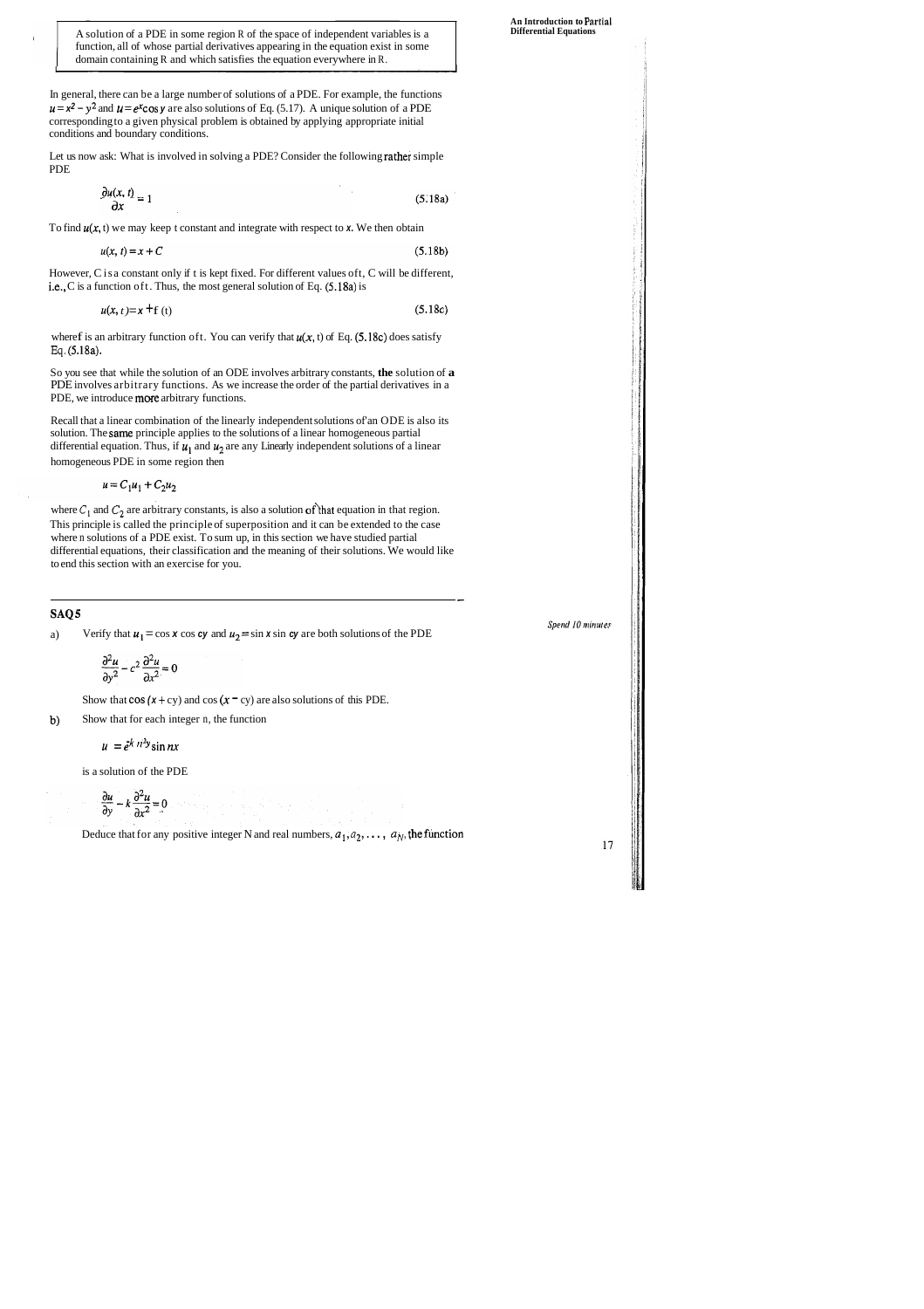$$
\sum_{n=1} a_n \tilde{e}^{k n^2 y} \sin nx
$$

is also a solution of'the PDE.

We summarise below the concepts for a function of two variables. These can be extended to functions of more than two variables.  $\cdot$ 

- A function  $f(x, y)$  of two variables x and y is one whose value is determined by the  $\bullet$ values of  $x$  and  $y$ . We call  $x$  and  $y$  the *independenr variables:* a variable equal to  $f(x, y)$ is called the *dependent variable.*
- The limit lim  $f(x, y) = L$  if for every  $\varepsilon > 0$  there is a  $\delta > 0$  such that  $\bullet$  $(x, y) \rightarrow (x_0, y_0)$

if 
$$
0 < \sqrt{(x-x_0)^2 + (y-y_0)^2} < \delta
$$
 then  $|f(x, y) - L| < \varepsilon$ 

A function f of two variables is continuous at  $(x_0, y_0)$  if

$$
\lim_{(x, y) \to (x_0, y_0)} f(x, y) = f(x_0, y_0)
$$

Let us now sum up what you have studied in this unit.

## **5:4 SUMMARY**

 $\alpha$ <sup>y</sup>  $\Delta$  y  $\rightarrow$  0 if they exist, are called the first order partial derivatives off with respect to  $x$  and  $y$ , respectively.,

The limits

$$
\frac{\partial f}{\partial x} = \lim_{\Delta x \to 0} \frac{f(x + \Delta x, y) - f(x, y)}{\Delta x} \quad \text{and} \quad \frac{\partial f}{\partial y} = \lim_{\Delta y \to 0} \frac{f(x, y + \Delta y) - f(x, y)}{\Delta y}
$$

- The partial derivative of a function of several variables w.r.t. a variable is calculated  $\bullet$ by differentiating the function  $w.r.t.$  that variable alone, treating other variables as constant.
- A function f (x, y) is said to be differentiable at  $(x_0, y_0)$  if it has partial derivatives on a  $\bullet$ disc centred at  $(x_0, y_0)$  and if the partial derivatives are continuous at  $(x_0, y_0)$ .
- Differential equations involving functions of more than one variable are termed partial  $\bullet$ differential equations (PDEs).
- PDEs occur quite often in physics. In this unit, we have discussed the setting up of Laplace's equation and one-dimensional diffusion equation.
- Like ODEs, PDEs are also classified by way of order and degree, linearity and  $\bullet$ nonlinearity. Linear PDEs are further classified as homogeneous and . nonhomogeneous.
- A linear, second order, constant coefficient PDE can also be classified as elliptic,  $\bullet$ hyperbolic and parabolic depending on the relationship between the coefficients of second order partial derivatives occurring in the PDE.
- **A** solution of a PDE in some region R of the space of independent variables is a  $\bullet$ function, which satisfies the PDE everywhere in R.
- **A** linear combination of the linearly independent solutions of a PDE is also a  $\bullet$ solution of the PDE.

**Spend 15 minutes 1)** According to Newton's law of gravitation the magnitude of the force of attraction between two particles of mass mis

**18**  $F = -\frac{Gm^2}{r^2}$ 

### **5.5 TERMINAL QUESTIONS**



事。<br>事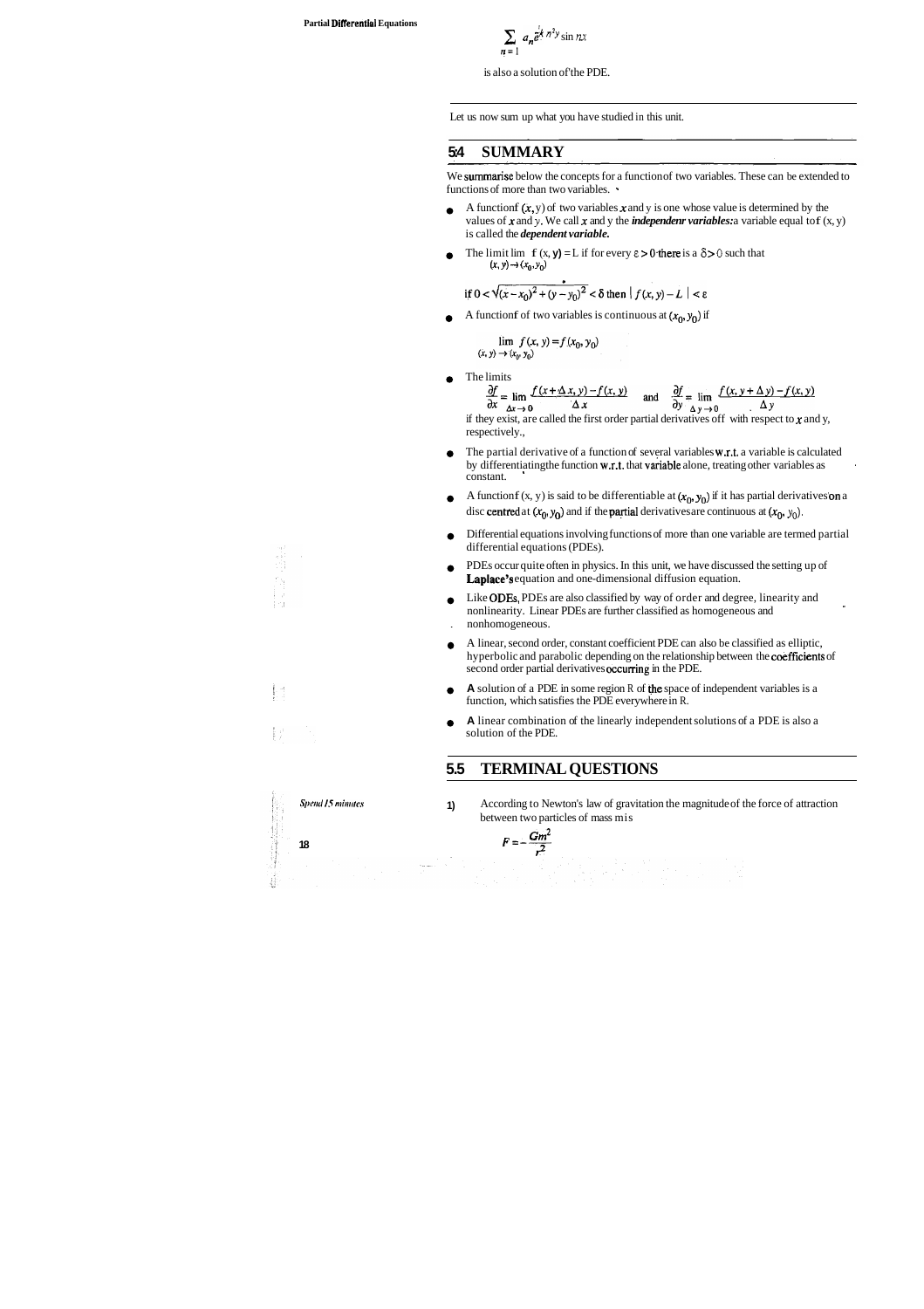where  $r = \sqrt{(x - x_0)^2 + (y - y_0)^2 + (z - z_0)^2}$  is the distance between the two particles. An **Introduction to Partial** Equations Determine whether F is continuous and differentiable at all points in space. The potential of this gravitational force field is given as for  $r = \sqrt{x^2 + 40}$ ,  $\sqrt{x^3 + 60}$ <br>
ermine whether F is continuantial of this gravitational for<br>  $f(x, y, z) = -\frac{Gm^2}{r}$  ( $r > 0$ )

$$
f(x, y, z) = -\frac{Gm^2}{r} \quad (r > 0)
$$

Show that f satisfies the equation

$$
\frac{\partial^2 f}{\partial x^2} + \frac{\partial^2 f}{\partial y^2} + \frac{\partial^2 f}{\partial z^2} = 0
$$

**2)** Given below are some PDEs that appear in physics. Classify them by way of order and degree, linearity (L)/nonlinearity(NL), **homogeneity(H)/nonhomogeneity(NH).** 

> This will have different values for different values of m. This means that  $f(x, y)$  approaches different values along the lines corresponding to different values of m as  $(x, y)$  approaches  $(0, 0)$ . Hence lim  $f(x, y)$  does not exist.  $(x, y) \rightarrow (0, 0)$

i) 
$$
\frac{\partial^2 u}{\partial t^2} - c^2 \frac{\partial^2 u}{\partial x^2} + 2\beta \frac{\partial u}{\partial t} + \alpha u = 0
$$
 (the telegraph equation)  
\nii) 
$$
\frac{\partial^2 u}{\partial t^2} - c^2 \frac{\partial^2 u}{\partial x^2} = 0
$$
 (the wave equation)  
\niii) 
$$
-\frac{\hbar^2}{2m} \left( \frac{\partial^2 u}{\partial x^2} + \frac{\partial^2 u}{\partial y^2} + \frac{\partial^2 u}{\partial z^2} \right) + V(r)\psi = \frac{\partial \psi}{\partial t}
$$
 (Schrödinger's time-dependent equation)  
\niv) 
$$
\frac{\partial \rho}{\partial t} + \rho \left( \frac{\partial v}{\partial x} + \frac{\partial v}{\partial y} + \frac{\partial v}{\partial z} \right) = 0
$$
 (the continuity equation)  
\nv) 
$$
\frac{\partial u}{\partial t} - k \left( \frac{\partial^2 u}{\partial x^2} + \frac{\partial^2 u}{\partial y^2} \right) = 0
$$
 (the two-dimensional diffusion)

## **5.6 SOLUTIONS AND ANSWERS**

1) a)  $\lim x^2 + 2xy^2 + y^4$  $(x, y) \rightarrow (-1, 1)$   $1 + y^2$ 

Using Eq. (A.1) of the Appendix and the sum, product, quotient rules we get

$$
\lim_{(x,y)\to(-1, 1)} \frac{x^2 + 2xy^2 + y^4}{1 + y^2}
$$
\n
$$
\lim_{(x,y)\to(-1, 1)} \frac{x^2 + 2}{1 + y^2} = \lim_{(x,y)\to(-1, 1)} \frac{x}{(x,y) + (-1, 1)} = \lim_{(x,y)\to(-1, 1)} \frac{y^2 + y^4}{(x,y) + (-1, 1)} = \frac{(-1)^2 + 2[-1][1]^2 + 1^4}{1 + 1^2} = \frac{1 - 2 + 1}{2} = 0
$$
\n(b) Let  $y = mx$ , then  $f(x, y) = \frac{xy}{x^2 + y^2} = \frac{mx^2}{x^2 + m^2x^2} = \frac{m}{1 + m^2}$ 

**b**) Let 
$$
y = mx
$$
, then  $f(x, y) = \frac{xy}{x^2 + y^2} = \frac{mx^2}{x^2 + m^2x^2} = \frac{m}{1 + m^2}$ 

2) Let 
$$
g(x, y) = \left(\frac{xy}{1 + x^2 + y^2}\right)
$$
 and  $u(t) = \sin t$ 

Then  $f(x, y) = u(g)$ , i.e.,  $f(x, y)$  is a composite of  $g(x, y)$  and u. We hav'e shown in **Eq.** (A.1) of the Appendix that lim  $x = x_0$  and lim  $y = y_0$ . Since  $x_0$  and  $y_0$  can be  $(x, y) \to (x_0, y_0)$   $(x, y) \to (x_0, y_0)$ 

19

 $\mathcal{N}_{\text{max}}$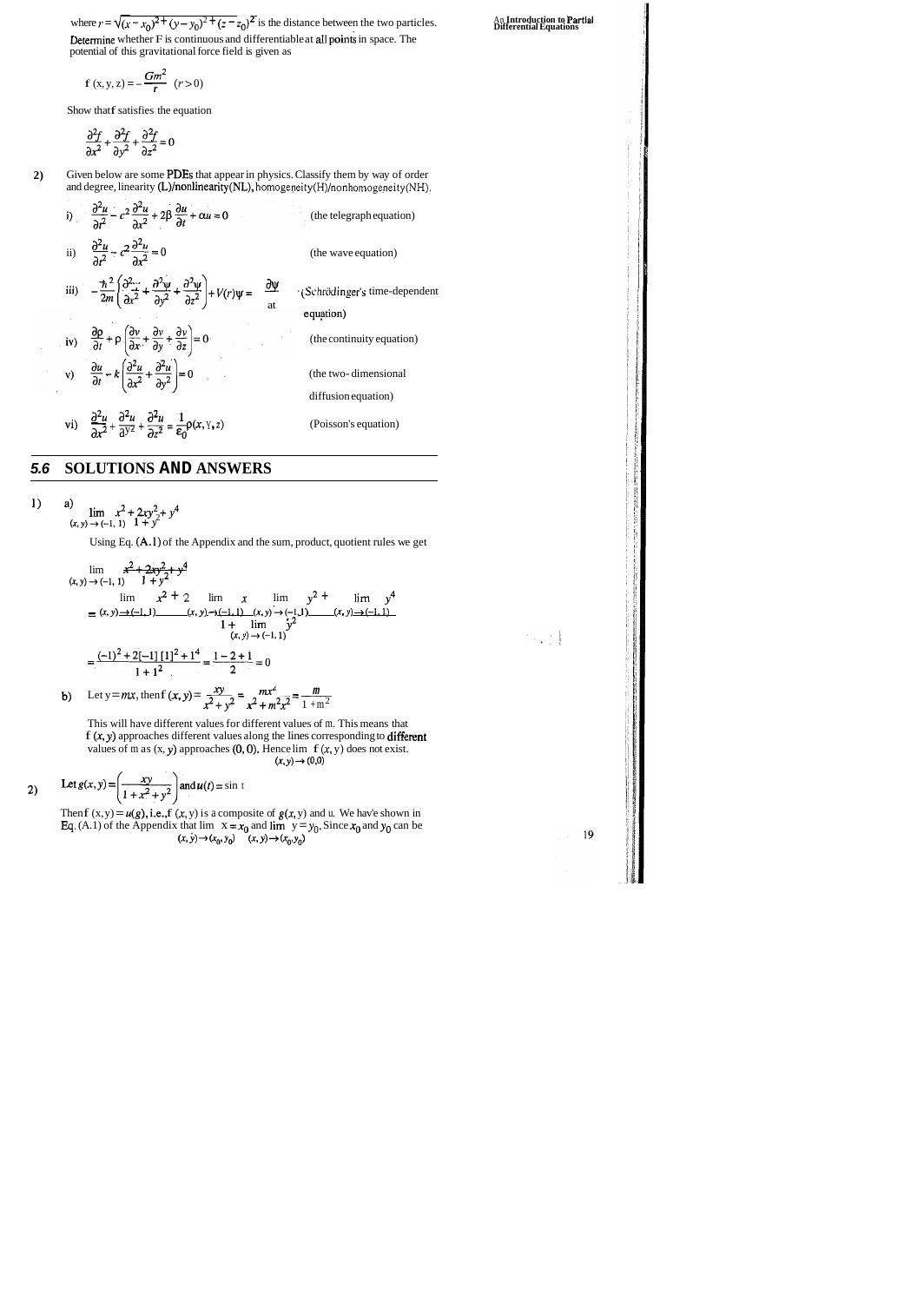**Partial Differential** Equations any points in the domain of  $x$  and  $y$ ,  $p(x, y) = x$  and  $q(x, y) = y$ , are continuous. The sums, products and quotients of continuous functions are continuous. Hence  $g(x, y)$ is continuous. Similarly, you can verify that  $u(t)$  is continuous. Therefore, their compositef  $(x, y)$  is also continuous.

3)   
\na) 
$$
f(x, y, z) = x^4 - 2x^2y^2z^2 + 3yz^4
$$
  
\n $\frac{\partial f}{\partial x} = 4x^3 - 4xy^2z^2$   
\n $\frac{\partial f}{\partial y} = -4x^2yz^2 + 3z^4$ ;  $\frac{\partial f}{\partial y}(1, 1, 1) = -4 + 3 = -1$   
\n $\frac{\partial f}{\partial z} = -4x^2y^2z + 12yz^3$   
\n $h(x, y, t) = xe^t - y^2e^{2t}$   
\n $\frac{\partial h}{\partial x} = e^t$   
\n $\frac{\partial h}{\partial y} = -2ye^{2t}$   
\n $\frac{\partial h}{\partial t} = xe^t - 2y^2e^{2t}$   
\n $\frac{\partial h}{\partial t} = (4, 1, 0) = 4.1 - 2.1^2.1 = 2$   
\nb)  $z = \ln(x^2 + y^2)$   
\n $\frac{\partial z}{\partial x} = \frac{2x}{x^2 + y^2}, \frac{\partial z}{\partial y} = \frac{2y}{x^2 + y^2}$   
\n $\frac{\partial^2 z}{\partial x^2} = \frac{2}{x^2 + y^2}, \frac{4x^2}{(x^2 + y^2)^2}$   
\n $= \frac{2y^2 - 2x^2}{(x^2 + y^2)^2}$   
\n $\frac{\partial^2 z}{\partial y^2} = \frac{2}{x^2 + y^2}, \frac{4y^2}{(x^2 + y^2)^2}$   
\n $= \frac{2x^2 - 2y^2}{(x^2 + y^2)^2}$   
\n $\frac{\partial^2 z}{\partial x^2} + \frac{\partial^2 z}{\partial y^2} = \frac{2y^2 - 2z^2 + 2z^2 - 2y^2}{(x^2 + y^2)^2} = 0$   
\nThus,  $z = \ln(x^2 + y^2)$  satisfies the equation  $\frac{\partial^2 z}{\partial z^2} + \frac{\partial^2 z}{\partial y^2} = 0$   
\nc)  $\theta(\mu, i) = 4 \sin^{-1}(\frac{\sin t}{\mu}) - 2t$   
\n $\frac{\partial \$ 

an di Kabupatén Propinsi Jawa<br>Pangantan Tandarén Kabupatén Ka

决选主

$$
\frac{1}{20} \left( \frac{1}{2} \right)^{1/2}
$$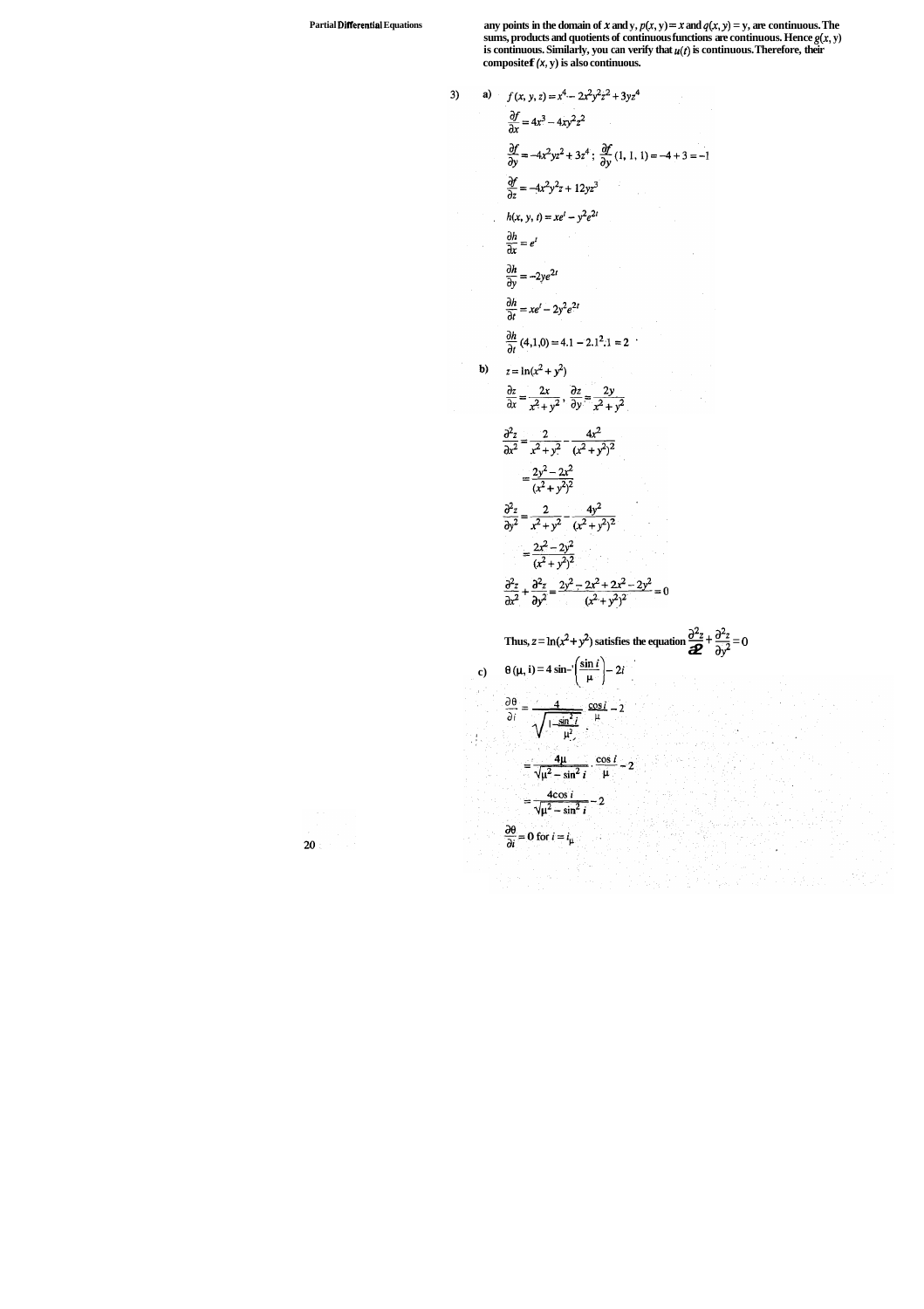or 
$$
\frac{4\cos i_{\mu}}{\sqrt{\mu^2 - \sin^2 i_{\mu}}} = 2
$$
  
4cos<sup>2</sup> i<sub>\mu</sub> =  $\mu^2 - \sin^2 i_{\mu}$   
or  $4\cos^2 i_{\mu} + 1 - \cos^2 i_{\mu} = \mu^2$   
or  $3\cos^2 i_{\mu} = \mu^2 - 1$ 

$$
\cos i_{\mu} = \sqrt{\frac{\mu^2 - 1}{3}}
$$

$$
i_{\mu} = \cos^{-1}\left(\sqrt{\frac{\mu^2 - 1}{3}}\right)
$$

From (i)  $d)$ 

 $\mathcal{L}_{\mathbf{r}}$ 

 $O<sub>L</sub>$ 

$$
\frac{\partial S}{\partial P} = \frac{C_v}{P}
$$

and from (ii)

$$
\frac{\partial S}{\partial P} = \frac{C_v - C}{P}
$$

 $\frac{\partial S}{\partial P} = \frac{V}{P}$ <br>In finding  $\frac{\partial S}{\partial P}$  from (i), we keep Veonstant, whereas in computing  $\frac{\partial S}{\partial P}$  from (ii), we keep T constant. Therefore, these two partial derivatives are different.

- 4) We have used the notations L for linear, **NL** for nonlinear, H for homogeneous and NH for nonhomogeneous PDEs in the answer. The first term gives the order and the second, the degree of each PDE.
	- i) 2,1,L,H
	- ii) **.2,** 1, L, **NH**
	- iii) 1,3,NL
	- iv) 2, 1, L, NH
	- v) 3,1,NL

**5)** a) The partial derivatives of  $u_1 = \cos x \cos cy$  and  $u_2 = \sin x \sin cy$  are

Substituting the relevant partial derivatives of  $u_1$  and  $u_2$  in the given PDE we get two identities **implying** that both  $u_1$  and  $u_2$  are its solutions. Now from the principle of superposition a linear combination of linearly independent solutions of a PDE is also its solution. Since  $u_1$  and  $u_2$  are linearly independent we get that

 $cos (x + cy) = cos x cos cy - sin x sin cy = u<sub>1</sub> - u<sub>2</sub>$ 

and  $\cos(x - cy) = \cos x \cos cy + \sin x \sin cy = u_1 + u_2$ 

**An Introduction to Partial DiRerential Equations** 

 $21$ 

The partial derivatives of 
$$
u_1 = \cos x \cos cy
$$
 and  $u_2 = \frac{\partial u_1}{\partial x} = -\sin x \cos cy$ ,  $\frac{\partial^2 u_1}{\partial x^2} = -\cos x \cos cy$   
\n $\frac{\partial u_1}{\partial y} = -c \cos x \sin cy$ ,  $\frac{\partial^2 u_1}{\partial y^2} = -c^2 \cos x \cos cy$   
\nand  $\frac{\partial u_2}{\partial x} = \cos x \sin cy$ ,  $\frac{\partial^2 u_2}{\partial x^2} = -\sin x \sin cy$   
\n $\frac{\partial u_2}{\partial y} = c \sin x \cos cy$ ,  $\frac{\partial^2 u_2}{\partial y^2} = -c^2 \sin x \sin cy$ 

**are** also solutions of the **PDE.**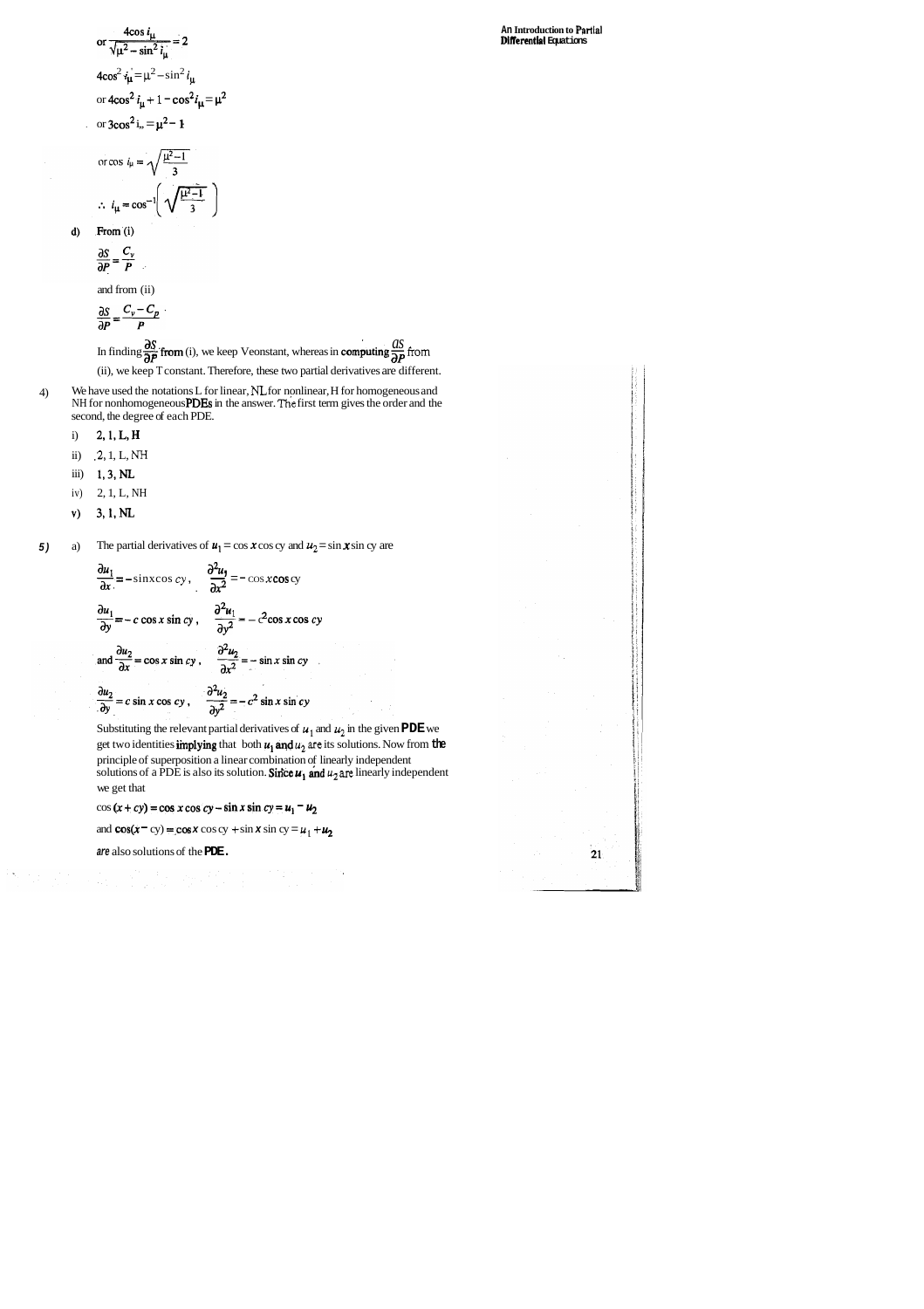**Partial Differential Equations b**) Let us first compute the partial derivatives of u, :

$$
\frac{\partial u_n}{\partial y} = -kn^2 e^{-kn^2 y} \sin nx
$$
  

$$
\frac{\partial u_n}{\partial x} = n e^{-kn^2 y} \cos nx
$$
  

$$
\frac{\partial^2 u_n}{\partial x^2} = -n^2 e^{-kn^2 y} \sin nx
$$

 $\frac{\partial^2 u_n}{\partial x^2} = -n^2 e^{-kn^2 y} \sin nx$ <br>Substituting  $\frac{\partial u_n}{\partial y}$  and  $\frac{\partial^2 u_n}{\partial x^2}$  in the PDE gives us an identity. Therefore,  $u_n$  is a

solution of the PDE. Again, since  $u_1, u_2, u_3, \ldots, u_n$  are linearly independent functions, we get from the principle of superposition that their linear combination, i.e.  $u = a_1u_1 + a_2u_2 + ... + a_nu_n$  is also a solution of the PDE.

1) *F* is not continuous and therefore not differentiable at the point  $r = 0$  for reasons explained in part (b) of Example 2.

- **2) i)** 2.,l,L,H
	- **ii) 2, 1, L.** H
	- iii) 2, 1, L, H
	- iv) 1, 1, L, H
	- $2, 1, L, H$ v)
	- vi) 2, 1, L, NH
	-

22

 $\mathbf{z}_{\text{obs}}$  and

In concise form we may write.

$$
u = \sum_{n=1}^{N} a_n u_n = \sum_{n=1}^{N} a_n e^{-kn^2} y \sin nx
$$

#### **Terminal Questions**

 $\hat{\gamma}$ 

$$
\frac{\partial f}{\partial x} = -\frac{\partial}{\partial x} \left[ \frac{Gm^2}{\sqrt{(x - x_0)^2 + (y - y_0)^2 + (z - z_0)^2}} \right]
$$
\n
$$
= \frac{1}{2} \frac{2(x - x_0) Gm^2}{\left[ (x - x_0)^2 + (y - y_0)^2 + (z - z_0)^2 \right]^{3/2}} = \frac{(x - x_0) Gm^2}{r^3}
$$
\n
$$
\frac{\partial^2 f}{\partial x^2} = -\frac{3}{4} \frac{4(x - x_0)^2 Gm^2}{\left[ (x - x_0)^2 + (y - y_0)^2 + (z - z_0)^2 \right]^{5/2}} + \frac{Gm^2}{r^3} = -\frac{3(x - x_0)^2 Gm^2}{r^5} + \frac{Gm^2}{r^3}
$$
\nSimilarly  $\frac{\partial^2 f}{\partial y^2} = -\frac{3(y - y_0)^2 Gm^2}{r^5} + \frac{Gm^2}{r^3}$  and  $\frac{\partial^2 f}{\partial z^2} = -\frac{3(z - z_0)^2 Gm^2}{r^5} + \frac{Gm^2}{r^3}$   
\nThus  $\frac{\partial^2 f}{\partial x^2} + \frac{\partial^2 f}{\partial y^2} + \frac{\partial^2 f}{\partial z^2} = -\frac{3Gm^2}{r^5} [(x - x_0)^2 + (y - y_0)^2 + (z - z_0)^2] + \frac{3Gm^2}{r^3}$   
\n
$$
= -\frac{3Gm^2}{r^5} r^2 + \frac{3Gm^2}{r^3} = 0
$$
\nTherefore,  $f = -\frac{Gm^2}{r} (r > 0)$  satisfies the given PDE.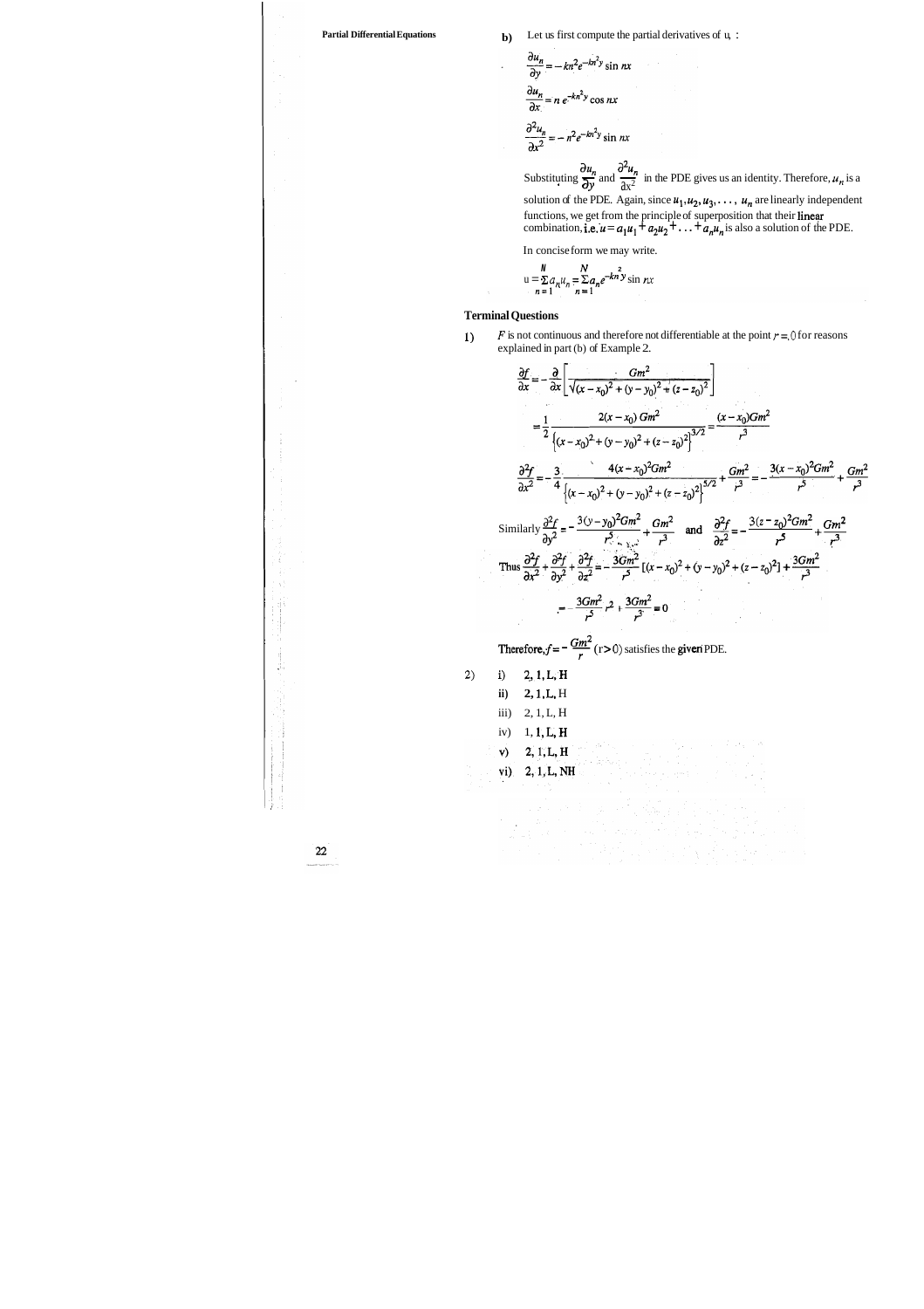#### **APPENDIX A LIMITS OF A FUNCTION OF MORE THAN ONE VARIABLE**

We will give here the formal mathematical definitions of the limits of a function of two or more variables and state the rules for evaluating limits of such functions.

Recall that the distance between two points  $(x, y)$  and  $(x_0, y_0)$  in the plane containing these points is less than 6 if

$$
\sqrt{(x-x_0)^2 + (y-y_0)^2} < \delta
$$

Let  $f(x, y)$  be a real-valued function defined throughout a set containing a disc centred at  $(x_0, y_0)$  exceptpossibly at  $(x_0, y_0)$  itself (see Fig. 5.2). Let L be a real number: Then L is the limit off at  $(x_0, y_0)$  if for every  $\varepsilon > 0$ , there is a  $\delta > 0$  such that

if 
$$
0 < \sqrt{(x-x_0)^2 + (y-y_0)^2} < \delta
$$
, then  $|f(x, y) - L| < \epsilon$ 

Then we write

 $\lim f(x, y) = L$  $(x, y) \rightarrow (x_0, y_0)$ 

and say that  $\lim f(x, y)$  exists.  $(x, y) \rightarrow (x_0, y_0)$ 

Let f be defined throughout a set containing a ball centred at  $(x_0, y_0, z_0)$  except possibly at  $(x_0, y_0, z_0)$  itself. Then L is the limit off at  $(x_0, y_0, z_0)$  if for every  $\varepsilon > 0$ , there is a  $6 > 0$  such that

Fig. 5.2 shows the.geometric interpretation of the limit.

Let us consider a simple example to evaluate the limits using these basic definitions. Let us show that

We can extend the definition to a function of three variables.

Once again, recall that the distance between the points  $(x, y, z)$  and  $(x_0, y_0, z_0)$  is less than  $\delta$  if

$$
\sqrt{(x-x_0)^2 + (y-y_0)^2 + (z-z_0)^2} < \delta
$$

The formal definition of the limit of  $f(x, y, z)$  is then given as follows:

The result of **Eq. (A.** 1) and the following limit formulas for the sum, products and quotients of functions of several variables will enable you to determine the limits of a variety of functions. We state the **formulas** for functions of two variables. Similar formulas would apply to functions of three and more variables.

**An** Introduction **to Partial Differential Equations** 

23

$$
\text{if } 0 < \sqrt{(x - x_0)^2 + (y - y_0)^2 + (z - z_0)^2} < \delta, \text{ then } |f(x, y, z) - L| < \varepsilon
$$

In this case **we** write

$$
\lim_{(x, y, z) \to (x_0, y_0, z_0)} f(x, y, z) = L
$$

and say that  $\lim_{x \to \infty} f(x, y, z)$  exists. **(x, y, z)**  $\rightarrow$   $(x_0, y_0, z_0)$ <br>**(x, y, z)**  $\rightarrow$   $(x_0, y_0, z_0)$ 

$$
\lim_{(x, y) \to (x_0, y_0)} x = x_0 \quad \text{and} \quad \lim_{(x, y) \to (x_0, y_0)} y = y_0 \tag{A.1}
$$

Let  $\varepsilon > 0$ . Now  $(x - x_0)^2 \le (x - x_0)^2 + (y - y_0)^2$ 

Therefore, if we let  $\delta = \varepsilon$ , it follows that

$$
\text{if } 0 < \sqrt{(x-x_0)^2 + (y-y_0)^2} < \delta \text{, then } |f(x,y) - L| = |x-x_0| = \sqrt{(x-x_0)^2} < \varepsilon \left( \frac{1}{x} \delta = \varepsilon \right).
$$

This proves that  $\lim_{(x,y)\to(x_0, y_0)} x = x_0$ . You can prove the second limit in a similar way.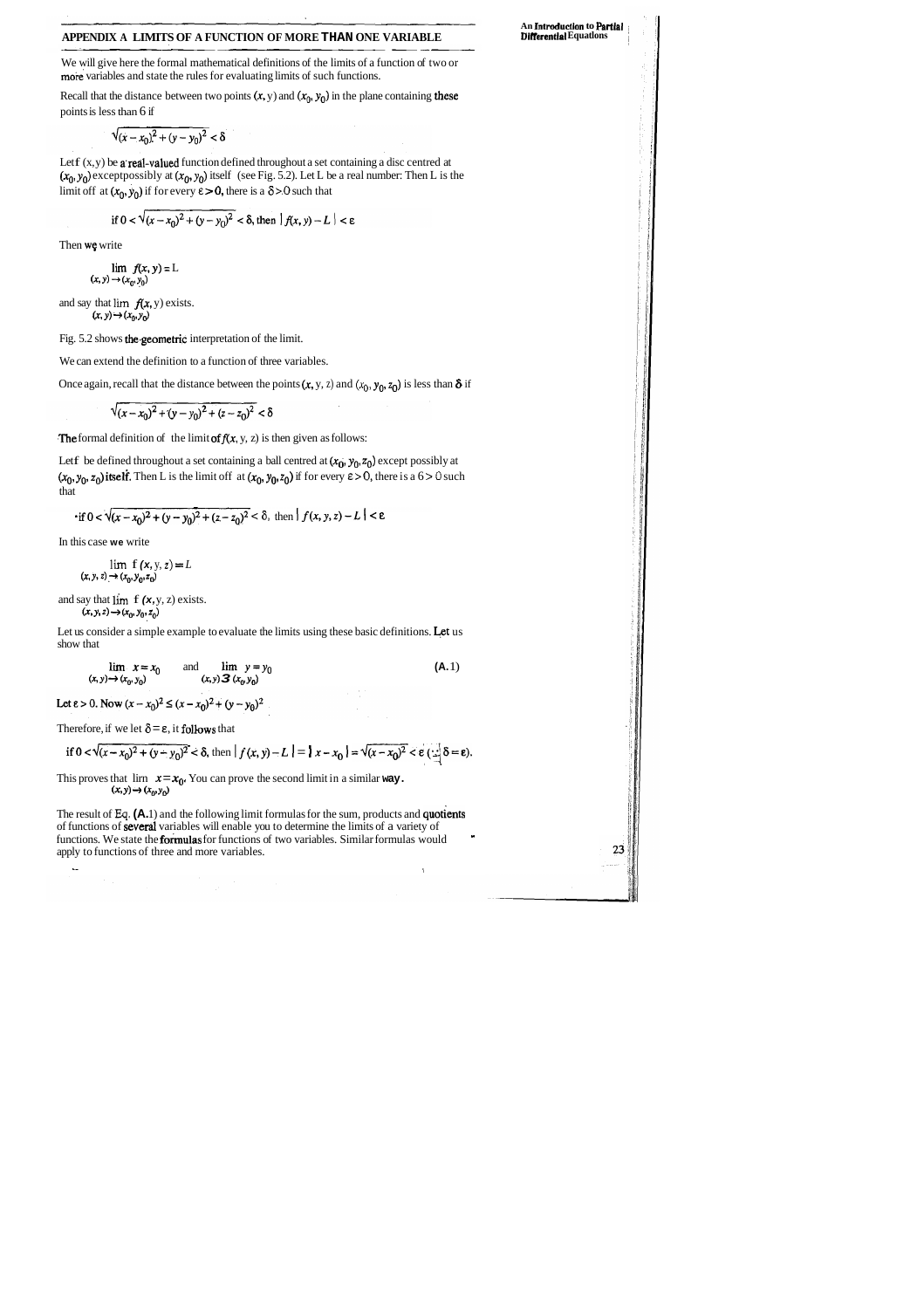# **Partial Differential Equations** *If*  $\lim f(x, y)$  **and**  $\lim g(x, y)$  **exist, then**

 $(x, y) \rightarrow (x_0, y_0)$   $(x, y) \rightarrow (x_0^*, y_0)$ 

i) 
$$
\lim_{(x, y) \to (x_0, y_0)} (af + bg)(x, y) = a \lim_{(x, y) \to (x_0, y_0)} f(x, y) \pm b \lim_{(x, y) \to (x_0, y_0)} g(x, y)
$$
 (A.2)

**where a and b are constants.** 

ii) 
$$
\lim_{(x, y) \to (x_0, y_0)} (fg) (x, y) = \lim_{(x, y) \to (x_0, y_0)} f(x, y) \qquad \lim_{(x, y) \to (x_0, y_0)} g(x, y)
$$
 (A.3)

iii) 
$$
\lim_{(x, y) \to (x_0, y_0)} (f/g) (x, y) = \lim_{(x, y) \to (x_0, y_0)} f(x, y) \qquad \lim_{(x, y) \to (x_0, y_0)} g(x, y)
$$
 (A.4)

In Example 1, we have determined the limits of some functions using these formulas.



 $\label{eq:1} \begin{split} \mathcal{L}_{\text{in}}(\mathcal{L}_{\text{in}}(\mathcal{M})) = \mathcal{L}_{\text{in}}(\mathcal{M}_{\text{in}}(\mathcal{M})) = \mathcal{L}_{\text{in}}(\mathcal{M}_{\text{in}}(\mathcal{M})) = \mathcal{L}_{\text{in}}(\mathcal{M}_{\text{in}}(\mathcal{M})) = \mathcal{L}_{\text{in}}(\mathcal{M}_{\text{in}}(\mathcal{M})) = \mathcal{L}_{\text{in}}(\mathcal{M}_{\text{in}}(\mathcal{M})) = \mathcal{L}_{\text{in}}(\mathcal{M}_{\text{in}}(\mathcal{M})) = \mathcal{L$  $24$